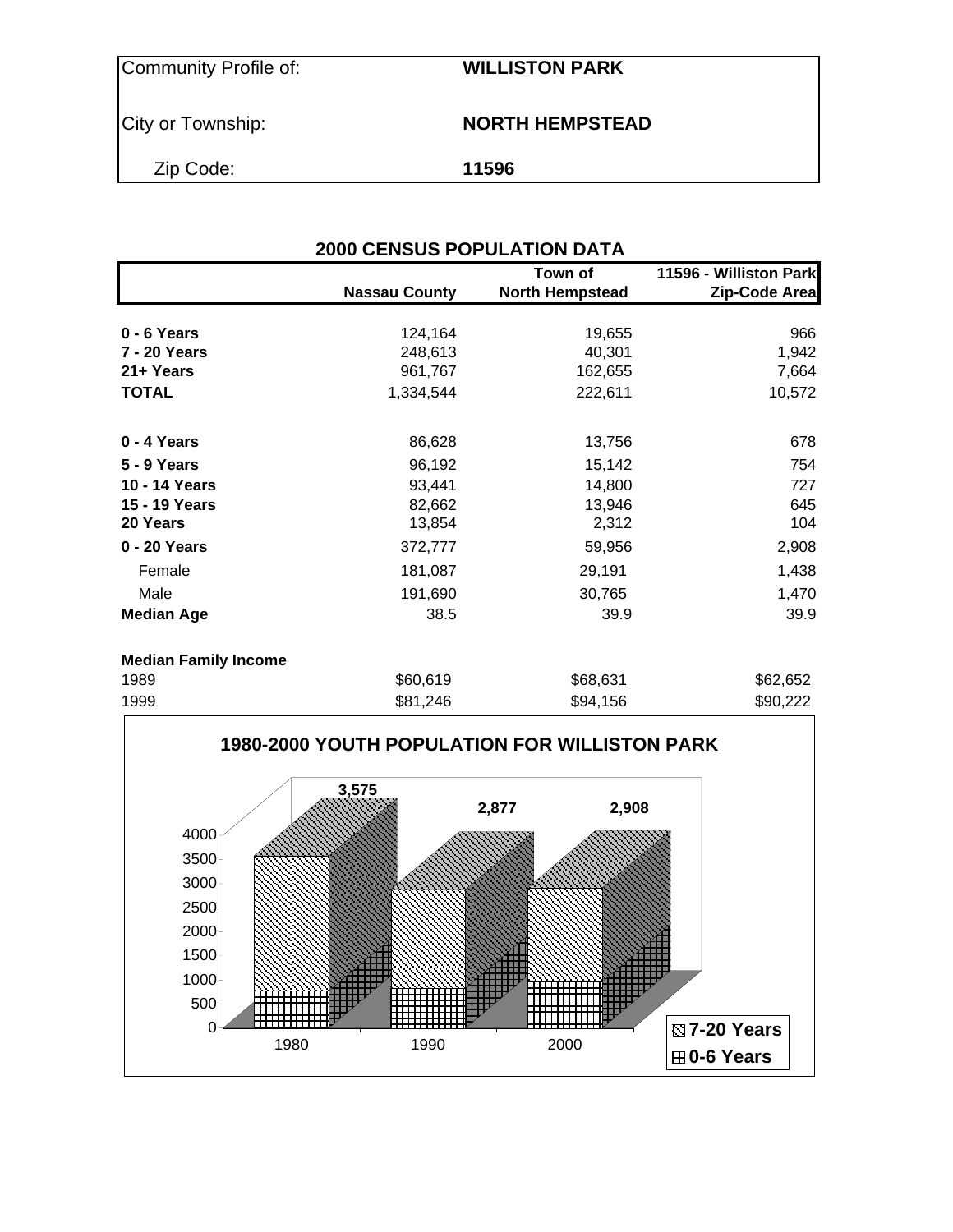|                                 | <b>Nassau County</b> | <b>Town of</b><br><b>North</b><br><b>Hempstead</b> | 11596 - Williston Park<br>Zip-Code Area |  |  |
|---------------------------------|----------------------|----------------------------------------------------|-----------------------------------------|--|--|
|                                 |                      |                                                    |                                         |  |  |
| $0 - 6$ Years                   | 118,978              | 17,596                                             | 824                                     |  |  |
| 7 - 20 Years                    | 231,792              | 36,149                                             | 1,984                                   |  |  |
| 21+ Years                       | 978,505              | 162,384                                            | 7,104                                   |  |  |
| <b>TOTAL</b>                    | 1,329,275            | 216,129                                            | 9,912                                   |  |  |
| $0 - 4$ Years                   | 83,639               | 12,094                                             | 575                                     |  |  |
| $5 - 9$ Years                   | 90,106               | 15,703                                             | 588                                     |  |  |
| 10 - 14 Years                   | 82,042               | 11,594                                             | 707                                     |  |  |
| 15 - 19 Years                   | 79,040               | 11,882                                             | 783                                     |  |  |
| 20 Years                        | 15,943               | 2,472                                              | 156                                     |  |  |
| $0 - 20$ Years                  | 350,770              | 53,744                                             | 2,808                                   |  |  |
| 900                             |                      |                                                    |                                         |  |  |
| 800                             |                      |                                                    |                                         |  |  |
| <b>SHEET OF THE REAL</b><br>700 |                      |                                                    | <b>Millimman</b>                        |  |  |
| 600                             |                      |                                                    |                                         |  |  |
| 500                             |                      |                                                    | 0-4 ⊉<br>$\Box$ 5-9                     |  |  |
| 400                             |                      |                                                    | <b>EXAMPLE 2014</b><br>15-19            |  |  |
| 300                             |                      |                                                    |                                         |  |  |
| 200                             |                      |                                                    |                                         |  |  |
| 100                             |                      |                                                    |                                         |  |  |
| 0<br>2001                       | 2004<br>2002<br>2003 | 2005<br>2006<br>2007<br>2008                       | 2010<br>2009                            |  |  |

# **2000 POPULATION PROJECTION DATA**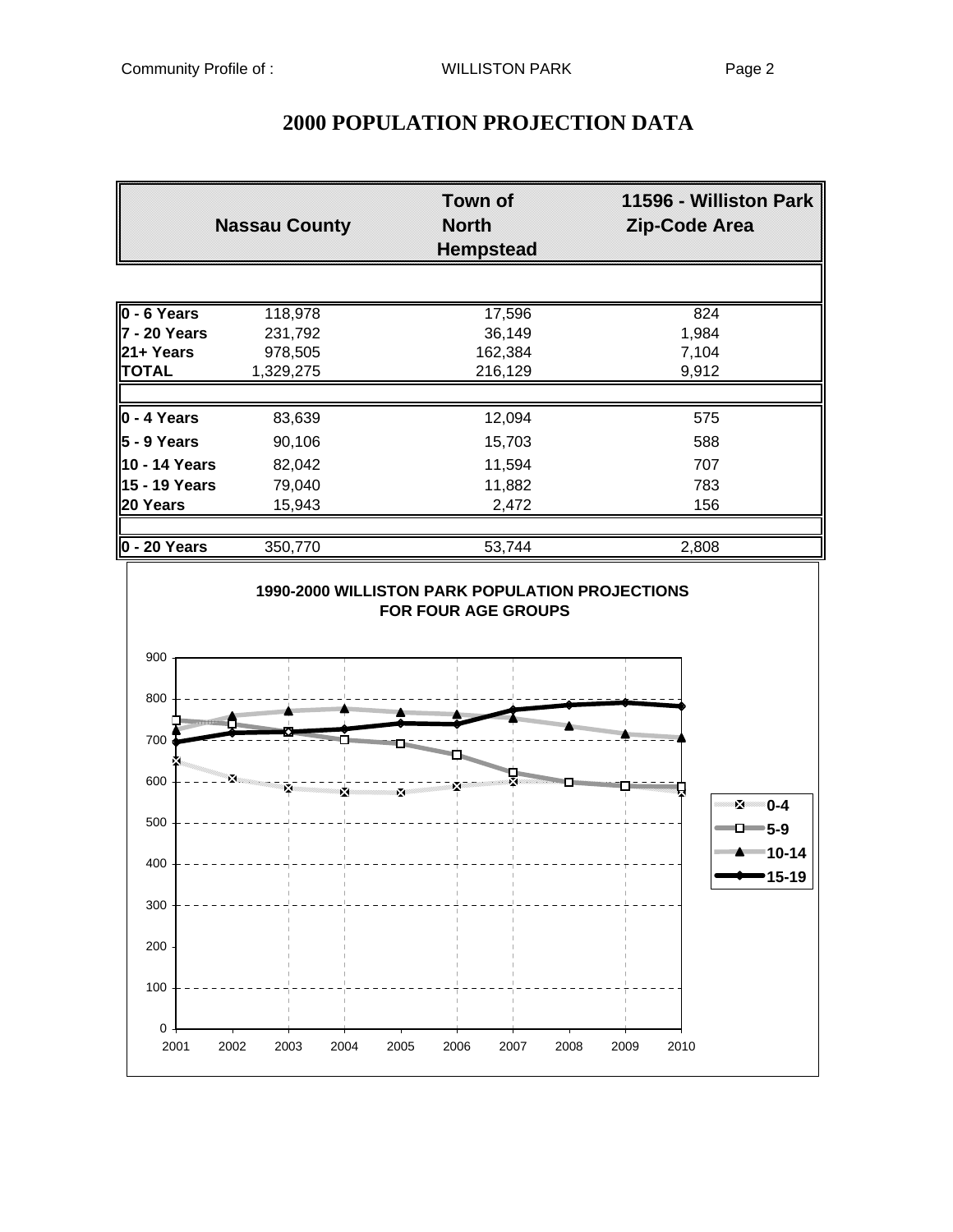# **TEMPORARY ASSISTANCE TO NEEDY FAMILIES (Formerly AFDC) (NUMBER OF INDIVIDUALS)** Town of 16-20 y Year Nassau County North Hempstead Zip-Code Area 1985 15,963 1,560 11 1986 15,337 1,468 12 1987 13,321 1,309 19 1988 12,410 1,314 30 1989 11,950 1,192 26 1990 12,607 1,294 32 1991 15,317 1,546 32 1992 16,528 1,674 33 1993 20,129 2,080 36 1994 20,622 2,207 33 1995 20,229 2,281 37 1996 17,800 1,960 38 1997 14,940 1,681 23 1998 12,706 1,397 25 1999 10,825 1,138 12 **1987-1999 WILLISTON PARK, NASSAU COUNTY AND TOWN OF NORTH HEMPSTEAD AFDC RATES PER 1000 RESIDENTS** 16.00 14.00 12.00 Rate Per 1,000 **Rate Per 1,000**in<br>Väl 10.00 m 8.00 6.00 4.00 2.00 0.00 <sup>1987</sup> <sup>1988</sup> <sup>1989</sup> <sup>1990</sup> <sup>1991</sup> <sup>1992</sup> <sup>1993</sup> <sup>1994</sup> <sup>1995</sup> <sup>1996</sup> <sup>1997</sup> <sup>1998</sup> <sup>1999</sup> **Nassau County North Hempstead Town 16-20 y**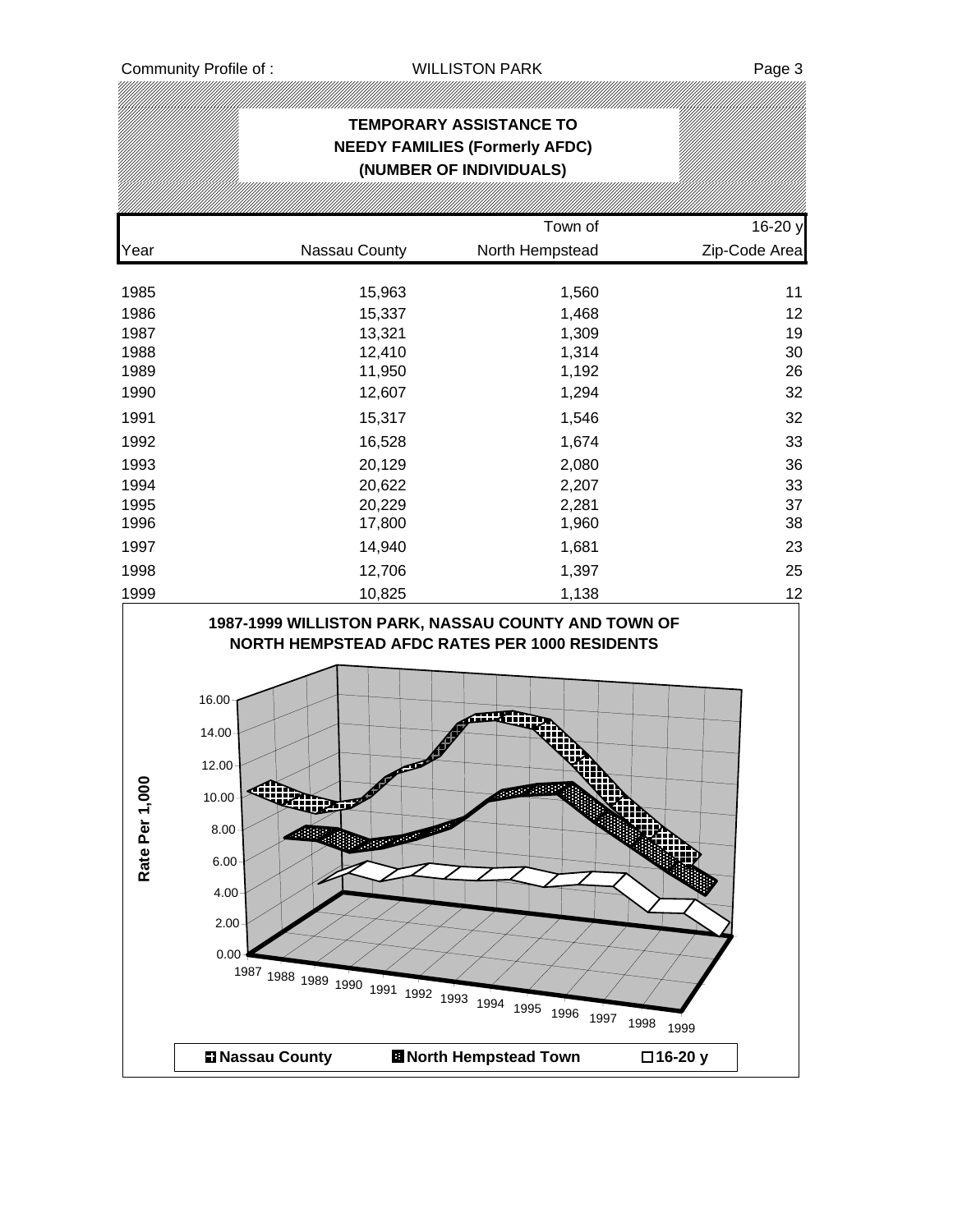|              |                | 7-15 Years Old     |                |                         |
|--------------|----------------|--------------------|----------------|-------------------------|
|              |                | <b>Station</b>     | Subjects of    |                         |
| Year         | <b>Arrests</b> | <b>Adjustments</b> | Investigation  | <b>Totals</b>           |
| 1990         | 0              | 40                 | 3              | 43                      |
| 1991         | 3              | 25                 | $\overline{2}$ | 30                      |
| 1992         | 8              | 38                 | 13             | 59                      |
| 1993         | 4              | 15                 | 9              | 28                      |
| 1994         | 8              | 25                 | 14             | 47                      |
| 1995         | 9              | 11                 | $\overline{7}$ | 27                      |
| 1996         | 16             | 4                  | $\overline{7}$ | 27                      |
| 1997         | 7              | 12                 | 11             | 30                      |
|              |                |                    |                |                         |
|              |                | 16-20 Years Old    |                |                         |
|              |                | Subjects of        |                | <b>All Ages</b>         |
|              | <b>Arrests</b> | Investigation      | <b>Totals</b>  | <b>Total Incidents*</b> |
| Year<br>1990 | 16             | 9                  | 25             | 68                      |
| 1991         | 30             | 16                 | 46             | 76                      |
| 1992         | 26             | 16                 | 42             | 102                     |
| 1993         | 14             | $\overline{7}$     | 21             | 49                      |
| 1994         | 8              | 8                  | 16             | 63                      |
| 1995         | 12             | 9                  | 21             | 48                      |

### **11596 ZIP-CODE AREA RESIDENT YOUTH OFFENSES**



1997 | 18 | 15 | 33 | 63

\* Total incidents include arrests, station adjustments and subjects of investigation for 1988-1995.

Youth offense data does not include data on convictions following from some of these arrests.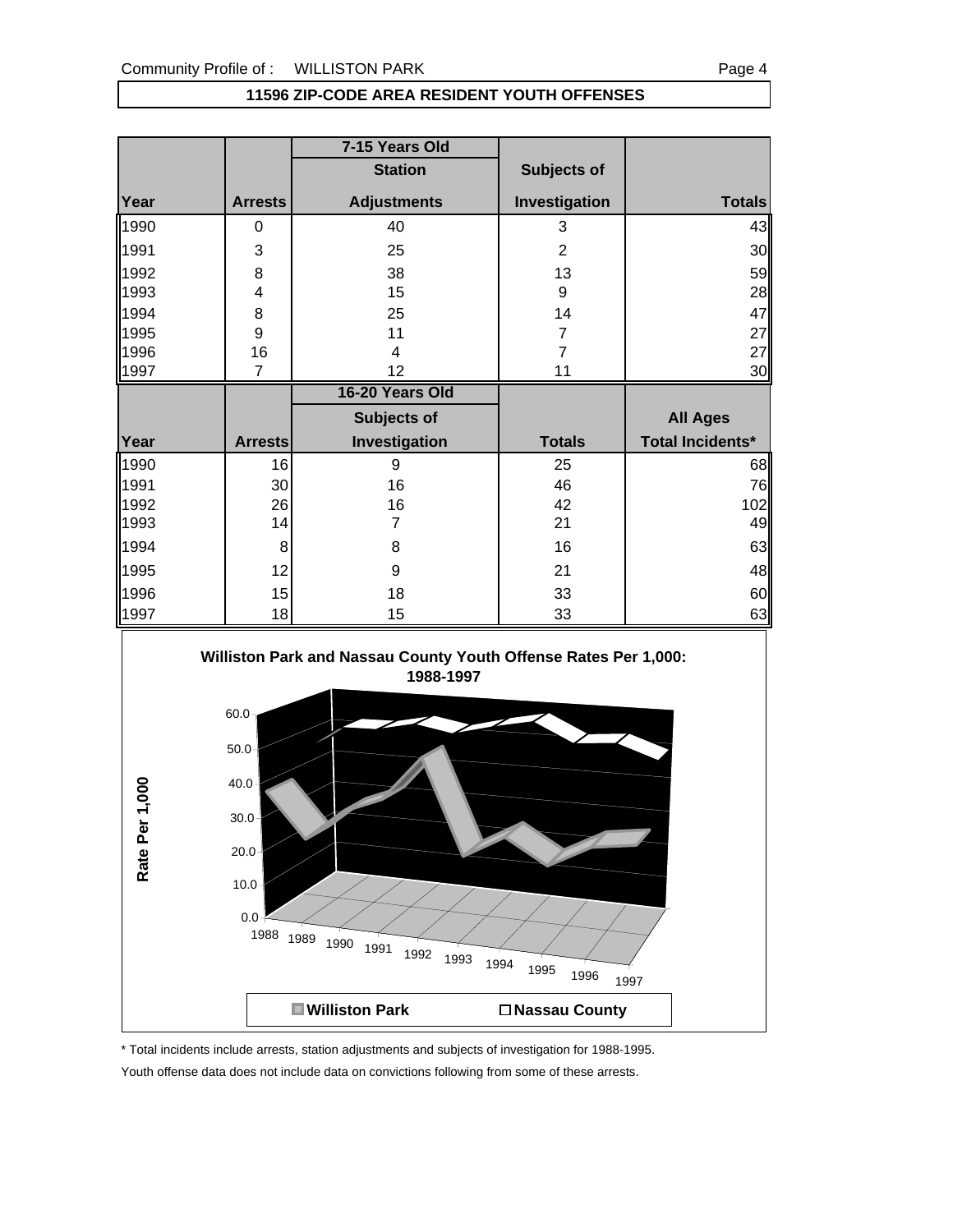|                |                                                                                           | 11596 ZIP-CODE AREA RESIDENT YOUTH OFFENSES                       |                                                  |                       |              |                                    |              |              |  |  |
|----------------|-------------------------------------------------------------------------------------------|-------------------------------------------------------------------|--------------------------------------------------|-----------------------|--------------|------------------------------------|--------------|--------------|--|--|
|                | Youth Offense Rate Per 1000 Resident Youth<br><b>For Combined Offense Types and Total</b> |                                                                   |                                                  |                       |              |                                    |              |              |  |  |
|                |                                                                                           |                                                                   |                                                  |                       |              |                                    |              |              |  |  |
|                | Drug &                                                                                    | <b>Violent &amp;</b>                                              |                                                  |                       |              | <b>Criminal</b>                    |              |              |  |  |
| Year           |                                                                                           | Alcohol Threatening                                               | <b>Property</b>                                  | <b>Status</b>         | <b>Theft</b> | <b>Nonconf</b>                     | <b>Other</b> | <b>Total</b> |  |  |
| 1990           | 1.5                                                                                       | 3.9                                                               | 9.3                                              | 5.9                   | 2.4          | 7.3                                | 2.9          | 33.2         |  |  |
| 1991           | 1.5                                                                                       | 7.0                                                               | 8.9                                              | 3.0                   | 7.0          | 3.0                                | 5.5          | 37.8         |  |  |
| 1992           | 3.0                                                                                       | 15.9                                                              | 13.9                                             | 5.9                   | 5.9          | 2.5                                | 2.0          | 50.5         |  |  |
| 1993<br>1994   | 1.5                                                                                       | 7.3                                                               | 5.3                                              | 1.9<br>7.2            | 4.9<br>7.2   | 0.5                                | 2.4          | 23.8         |  |  |
| 1995           | 2.9<br>2.0                                                                                | 3.4<br>3.9                                                        | 3.4<br>4.4                                       | 6.9                   | 4.4          | 1.0<br>0.0                         | 5.3<br>2.0   | 30.4<br>23.6 |  |  |
| 1996           | 3.5                                                                                       | 7.5                                                               | 3.5                                              | 3.5                   | 6.0          | 0.5                                | 5.5          | 30.0         |  |  |
| 1997           | 2.0                                                                                       | 10.1                                                              | 6.1                                              | 2.0                   | 5.0          | 1.5                                | 5.0          | 31.8         |  |  |
|                |                                                                                           |                                                                   |                                                  | <b>Youth Offenses</b> |              |                                    |              |              |  |  |
|                |                                                                                           |                                                                   | <b>For Combined Offense Types and Total</b>      |                       |              |                                    |              |              |  |  |
|                |                                                                                           |                                                                   |                                                  |                       |              |                                    |              |              |  |  |
| Year           | Drug &<br><b>Alcohol</b>                                                                  | Violent &<br>Threatening                                          | <b>Property</b>                                  | <b>Status</b>         | <b>Theft</b> | <b>Criminal</b><br><b>Nonconf</b>  | <b>Other</b> | <b>Total</b> |  |  |
| 1990           | 3                                                                                         | 8                                                                 | 19                                               | 12                    | 5            | 15                                 | 6            | 68           |  |  |
| 1991           | 3                                                                                         | 14                                                                | 18                                               | 6                     | 14           | 6                                  | 11           | 76           |  |  |
| 1992           | 6                                                                                         | 32                                                                | 28                                               | 12                    | 12           | 5                                  | 4            | 102          |  |  |
| 1993           | 3                                                                                         | 15                                                                | 11                                               | 4                     | 10           | 1                                  | 5            | 49           |  |  |
| 1994           | 6                                                                                         | $\overline{7}$                                                    | 7                                                | 15                    | 15           | $\overline{2}$                     | 11           | 63           |  |  |
| 1995           | 4                                                                                         | 8                                                                 | 9                                                | 14                    | 9            | $\mathbf 0$                        | 4            | 48           |  |  |
| 1996           | 7                                                                                         | 15                                                                | 7                                                | 7                     | 12           | 1                                  | 11           | 60           |  |  |
| 1997           | 4                                                                                         | 20                                                                | 12                                               | 4                     | 10           | 3                                  | 10           | 63           |  |  |
|                |                                                                                           | 1990-1997 Violent & Threatening, and Drug & Alcohol Youth Offense |                                                  |                       |              |                                    |              |              |  |  |
|                | 18.0                                                                                      |                                                                   | <b>Rates in Williston Park and Nassau County</b> |                       |              |                                    |              |              |  |  |
|                | 16.0                                                                                      |                                                                   |                                                  |                       |              |                                    |              |              |  |  |
|                | 14.0                                                                                      |                                                                   |                                                  |                       |              |                                    |              |              |  |  |
|                |                                                                                           |                                                                   |                                                  |                       |              |                                    |              |              |  |  |
|                | 12.0                                                                                      |                                                                   |                                                  |                       |              |                                    |              |              |  |  |
|                | 10.0                                                                                      |                                                                   |                                                  |                       |              |                                    |              |              |  |  |
|                | 8.0                                                                                       |                                                                   | N.                                               |                       |              |                                    |              |              |  |  |
| Rate Per 1,000 | 6.0                                                                                       |                                                                   |                                                  |                       |              |                                    |              |              |  |  |
|                | $4.0 \ge$                                                                                 |                                                                   |                                                  |                       |              |                                    |              |              |  |  |
|                | 2.0;                                                                                      |                                                                   |                                                  |                       |              |                                    |              |              |  |  |
|                | 0.0                                                                                       |                                                                   |                                                  |                       |              |                                    |              |              |  |  |
|                | 1990                                                                                      | 1991                                                              | 1992<br>1993                                     |                       | 1994         | 1995                               | 1996         | 1997         |  |  |
|                |                                                                                           | –⊠– Nassau County Alc/Drug /k                                     |                                                  |                       |              | -D-Nassau County Violent/Threat/k  |              |              |  |  |
|                |                                                                                           | <b>-X</b> Williston Park Alc/Drug/k                               |                                                  |                       |              | -0 Williston Park Violent/Threat/k |              |              |  |  |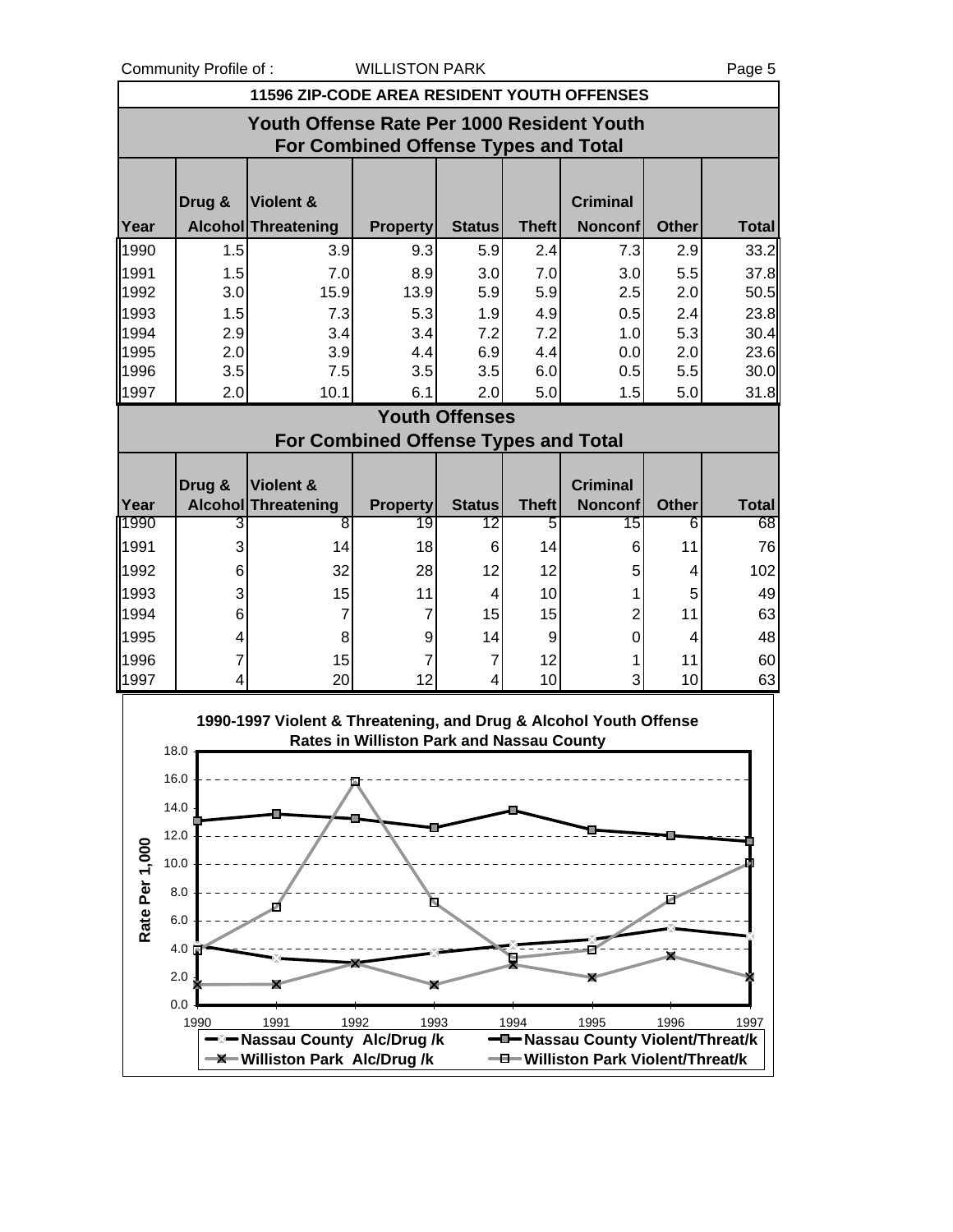

"Other" Communites Include: Glen Head, New Cassel, Westbury, NYC & Other NYS.

Each community comprises less than 4% of all youth offenses committed in Albertson.



"Other" Communites Include: Manhasset, Albertson, W. Hempstead, Uniondale, Valley Stream & Jericho.

Each community comprises less than 3% of all youth offenses committed in Albertson.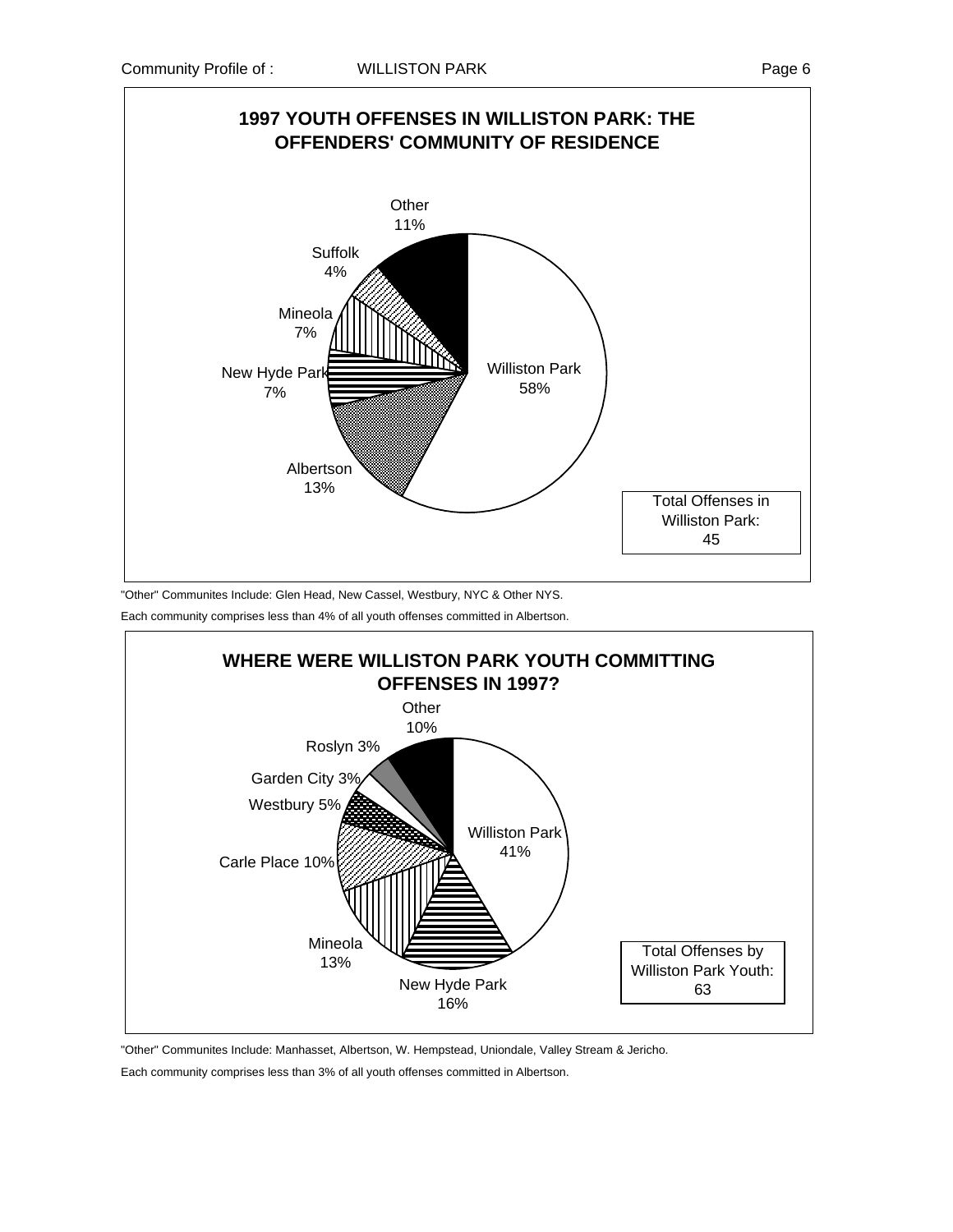|                       |                |                |                |                |                |                |                | 1991-97       |
|-----------------------|----------------|----------------|----------------|----------------|----------------|----------------|----------------|---------------|
|                       |                |                |                |                |                |                |                | Percent       |
|                       | 1991           | 1992           | 1993           | 1994           | 1995           | 1996           | 1997           |               |
| Age                   | $\overline{0}$ | $\overline{0}$ | $\overline{0}$ | $\Omega$       | 1              | $\overline{0}$ | $\Omega$       | Change        |
| 10 Yr & Less          |                |                |                |                |                |                |                |               |
| $\%$                  | 0.0%           | 0.0%           | 0.0%           | 0.0%           | 10.0%          | 0.0%           | 0.0%           |               |
| 11 to 12              | $\mathbf 0$    | $\mathbf 0$    | $\mathbf{0}$   | $\mathbf 0$    | $\mathbf 0$    | $\mathbf 0$    | $\mathbf 0$    |               |
| $\frac{0}{0}$         | 0.0%           | 0.0%           | 0.0%           | 0.0%           | 0.0%           | 0.0%           | 0.0%           |               |
| 13                    | $\overline{0}$ | 3              | $\Omega$       |                | $\Omega$       | $\overline{0}$ | 1              |               |
| %                     | 0.0%           | 33.3%          | 0.0%           | 7.1%           | 0.0%           | 0.0%           | 25.0%          |               |
| 14                    | $\overline{2}$ | $\Omega$       | $\mathbf 1$    | 8              | $\overline{2}$ | $\mathbf{0}$   | $\overline{2}$ | 0.0%          |
| $\frac{0}{0}$         | 50.0%          | 0.0%           | 25.0%          | 57.1%          | 20.0%          | 0.0%           | 50.0%          |               |
| 15                    | 1              | $\overline{4}$ | 1              | $\overline{4}$ | 5              | $\overline{2}$ |                | $0 - 100.0\%$ |
| $\%$                  | 25.0%          | 44.4%          | 25.0%          | 28.6%          | 50.0%          | 50.0%          | 0.0%           |               |
| 16                    | $\mathbf 0$    | $\overline{2}$ | $\mathbf 1$    | $\Omega$       | $\overline{2}$ | $\mathcal{P}$  | $\Omega$       |               |
| $\frac{0}{0}$         | 0.0%           | 22.2%          | 25.0%          | 0.0%           | 20.0%          | 50.0%          | 0.0%           |               |
| 17                    | 1              | $\Omega$       | 1              | 1              | $\Omega$       | $\Omega$       | 1              | 0.0%          |
| $\frac{0}{0}$         | 25.0%          | 0.0%           | 25.0%          | 7.1%           | 0.0%           | 0.0%           | 25.0%          |               |
| 18                    | $\Omega$       | $\Omega$       | $\Omega$       | $\Omega$       | $\Omega$       | $\Omega$       | $\Omega$       |               |
| %                     | 0.0%           | 0.0%           | 0.0%           | 0.0%           | 0.0%           | 0.0%           | 0.0%           |               |
| 19 to 20              | $\Omega$       | $\Omega$       | $\Omega$       | $\Omega$       | $\Omega$       | $\Omega$       | $\Omega$       |               |
| $\%$                  | 0.0%           | 0.0%           | 0.0%           | 0.0%           | 0.0%           | 0.0%           | 0.0%           |               |
| <b>Williston Park</b> |                |                |                |                |                |                |                |               |
| <b>Total</b>          | $\overline{4}$ | 9              | $\overline{4}$ | 14             | 10             | $\overline{4}$ | 4              | 0.0%          |
| Rate Per 1,000        | 2.0            | 4.4            | 1.9            | 6.7            | 4.8            | 1.9            | 1.9            | $-3.6%$       |
| <b>Nassau County</b>  |                |                |                |                |                |                |                |               |
| Rate Per 1,000        | 5.19           | 6.63           | 8.98           | 8.68           | 7.52           | 7.23           | 7.30           | 40.5%         |

### **Resident Williston Park Runaway and Homeless Youth by Age Group**

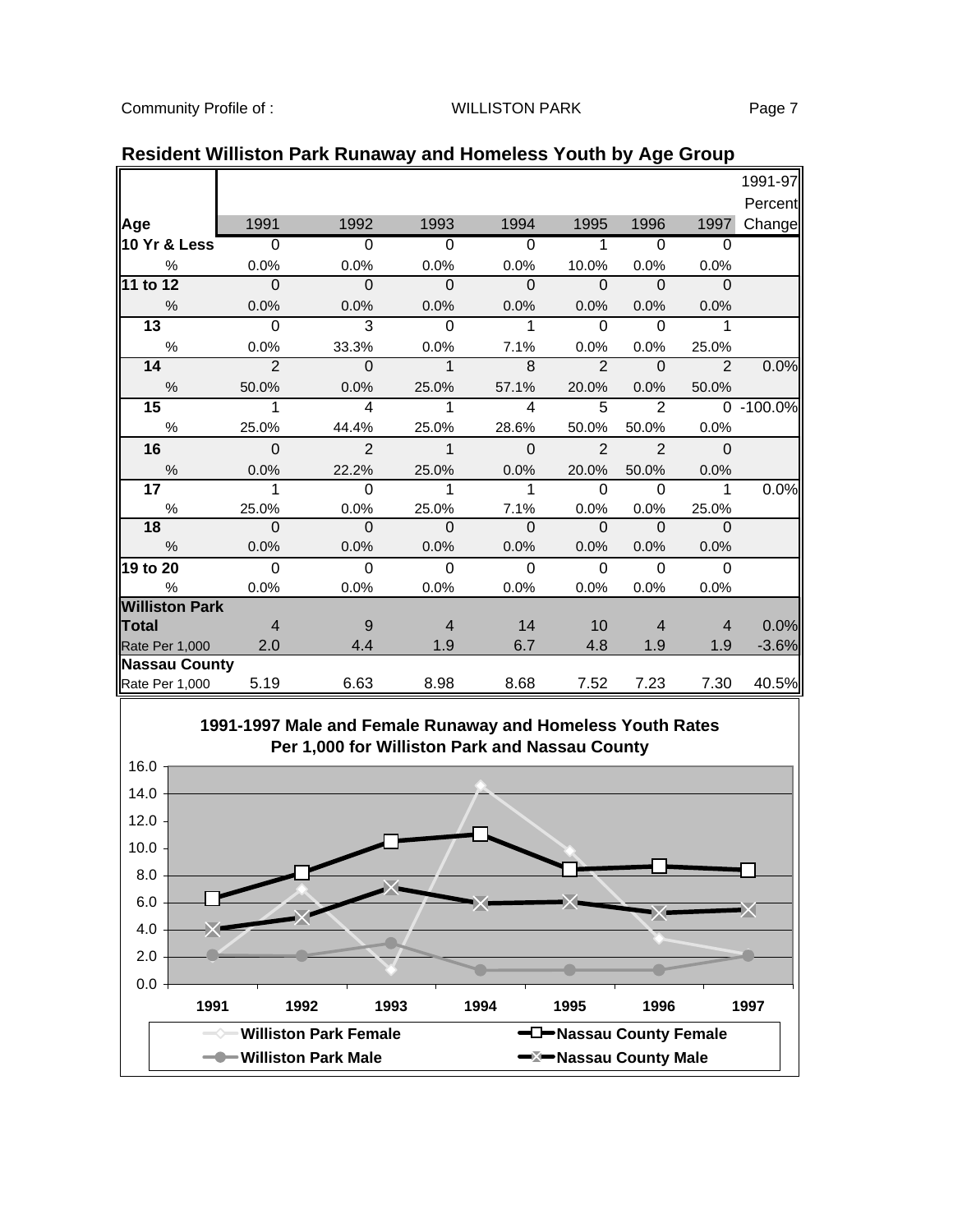### **PUBLIC SCHOOL ENROLLMENT IN EAST WILLISTON UFSD**

|      | European | African                                               |        | Asian    | <b>Native</b> |       |
|------|----------|-------------------------------------------------------|--------|----------|---------------|-------|
| Year | American | American                                              | Latino | American | American      | Total |
|      |          |                                                       |        |          |               |       |
|      |          |                                                       |        |          |               |       |
| 1987 | 1,130    | 14                                                    | 34     | 78       | 0             | 1,256 |
| 1988 | 1,173    | 13                                                    | 19     | 79       | 0             | 1,284 |
| 1989 | 1,110    | 10                                                    | 31     | 79       | 0             | 1,230 |
| 1990 | 1,116    | 5                                                     | 29     | 94       | 0             | 1,244 |
| 1991 | 1,118    | 3                                                     | 32     | 108      | 0             | 1,261 |
| 1992 | 1,145    | 6                                                     | 47     | 109      | 0             | 1,307 |
| 1993 | 1,232    | 3                                                     | 49     | 93       | 0             | 1,377 |
| 1994 | 1,284    | 2                                                     | 43     | 105      | 0             | 1,434 |
| 1995 | 1,272    | 5                                                     | 45     | 114      | 0             | 1,436 |
| 1996 | 1,305    | 6                                                     | 51     | 91       | 0             | 1,453 |
| 1997 | 1,343    | 5                                                     | 52     | 99       | 0             | 1,499 |
| 1998 | 1,322    | 5                                                     | 49     | 134      | 0             | 1,510 |
| 1999 | 1,271    | 6                                                     | 58     | 196      | 0             | 1,531 |
|      |          | Net Change in School Enrollment Between 1987 and 1999 |        |          |               |       |

|                   |         | European | African           |        | Asian    | <b>Native</b> |              |
|-------------------|---------|----------|-------------------|--------|----------|---------------|--------------|
|                   | 1987-99 |          | American American | Latino | American | American      | <b>Total</b> |
| Change in Number  |         | 141      | -8                | 24     | 118      |               | 275.         |
| Change as Percent |         | 12%      | $-57%$            | 71%    | 151%     |               | 22%          |

| Net Change in School Enrollment Between 1993 and 1999 |         |          |          |        |          |               |        |
|-------------------------------------------------------|---------|----------|----------|--------|----------|---------------|--------|
|                                                       |         | European | African  |        | Asian    | <b>Native</b> |        |
|                                                       | 1993-99 | American | American | Latino | American | American      | Totall |
| Change in Number                                      |         | 39       |          |        | 103      |               | 154    |
| Change as Percent                                     |         | 3%       | 100%     | 18%    | 111%     |               | $11\%$ |



\* The 1993-99 change for Native Americans has been excluded from this chart because there were

only 10 enrolled in 1993. This policy is meant to avoid distorted percent comparisons among groups.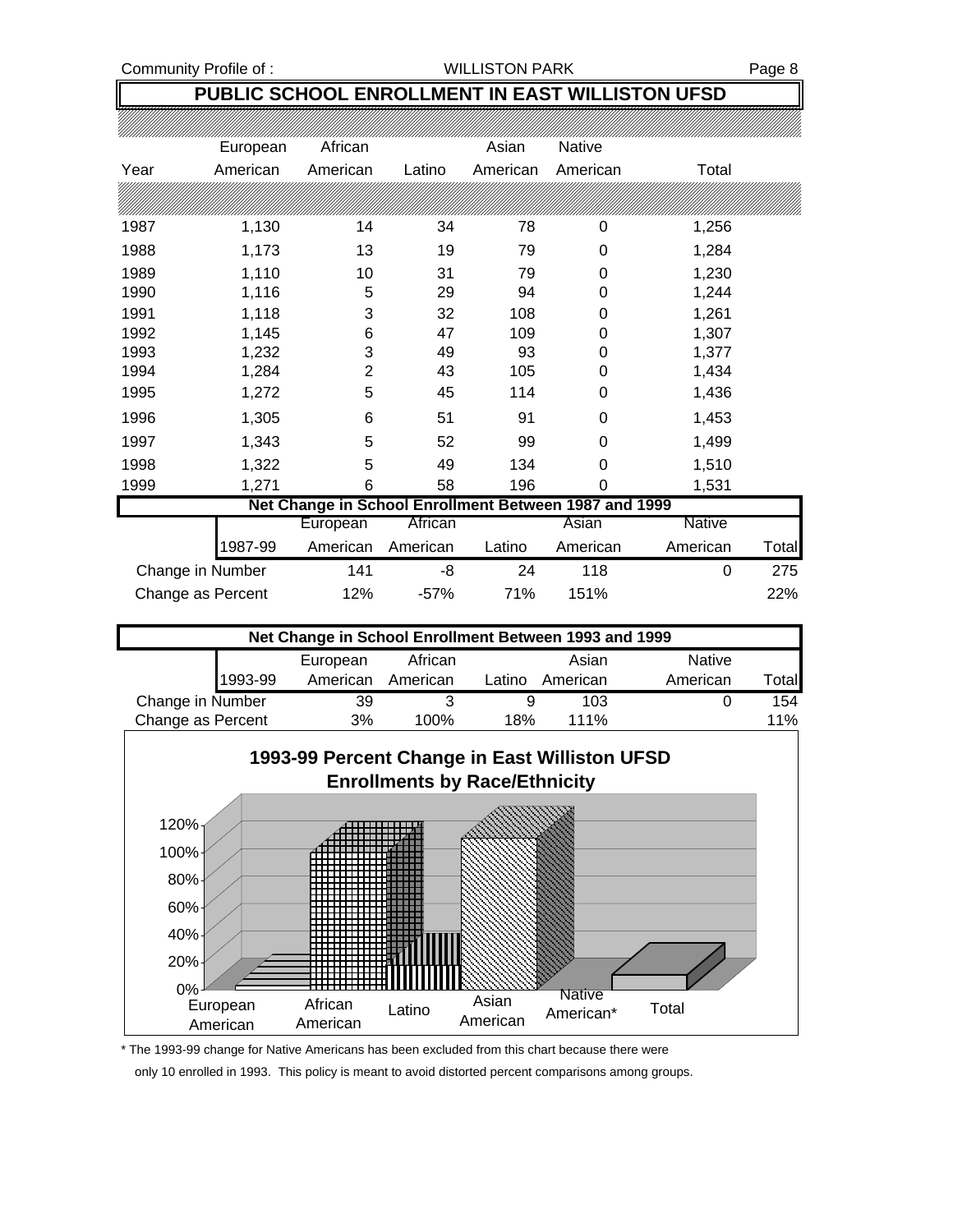### **PUBLIC SCHOOL ENROLLMENT IN HERRICKS UFSD**

|      | European          | African  |          | Asian    | <b>Native</b>                                         |          |       |
|------|-------------------|----------|----------|----------|-------------------------------------------------------|----------|-------|
| Year | American          | American | Latino   | American | American                                              | Total    |       |
|      |                   |          |          |          |                                                       |          |       |
| 1987 | 2832              | 5        | 39       | 392      | 0                                                     | 3268     |       |
| 1988 | 2639              | 4        | 45       | 533      | 0                                                     | 3221     |       |
| 1989 | 2591              | 6        | 95       | 607      | 0                                                     | 3299     |       |
| 1990 | 2457              | 8        | 54       | 741      | 0                                                     | 3260     |       |
| 1991 | 2297              | 8        | 61       | 965      |                                                       | 3332     |       |
| 1992 | 2353              | 12       | 102      | 960      | 6                                                     | 3433     |       |
| 1993 | 2417              | 9        | 111      | 894      |                                                       | 3432     |       |
| 1994 | 2381              | 5        | 119      | 982      | 0                                                     | 3487     |       |
| 1995 | 2227              | 12       | 145      | 1102     |                                                       | 3487     |       |
| 1996 | 2251              | 16       | 123      | 1140     | 1                                                     | 3531     |       |
| 1997 | 2220              | 11       | 114      | 1200     | 0                                                     | 3545     |       |
| 1998 | 2264              | 14       | 128      | 1214     | 0                                                     | 3620     |       |
| 1999 | 2276              | 14       | 138      | 1291     | 0                                                     | 3719     |       |
|      |                   |          |          |          | Net Change in School Enrollment Between 1987 and 1999 |          |       |
|      |                   | European | African  |          | Asian                                                 | Native   |       |
|      | 1987-99           | American | American | Latino   | American                                              | American | Total |
|      | Change in Number  | $-556$   | 9        | 99       | 899                                                   | 0        | 451   |
|      | Change as Percent | $-20%$   | 180%     | 254%     | 229%                                                  |          | 14%   |

| Net Change in School Enrollment Between 1993 and 1999 |          |          |        |          |               |       |  |
|-------------------------------------------------------|----------|----------|--------|----------|---------------|-------|--|
|                                                       | European | African  |        | Asian    | <b>Native</b> |       |  |
| 1993-99                                               | American | American | Latino | American | American      | Total |  |
| Change in Number                                      | $-141$   |          | 27     | 397      |               | 287   |  |
| Change as Percent                                     | -6%      | 56%      | 24%    | 44%      | $-100%$       | 8%    |  |



\* The 1993-99 change for Native Americans has been excluded from this chart because there were fewer than 7

enrolled in 1993. This policy is meant to avoid distorted percent comparisons among groups.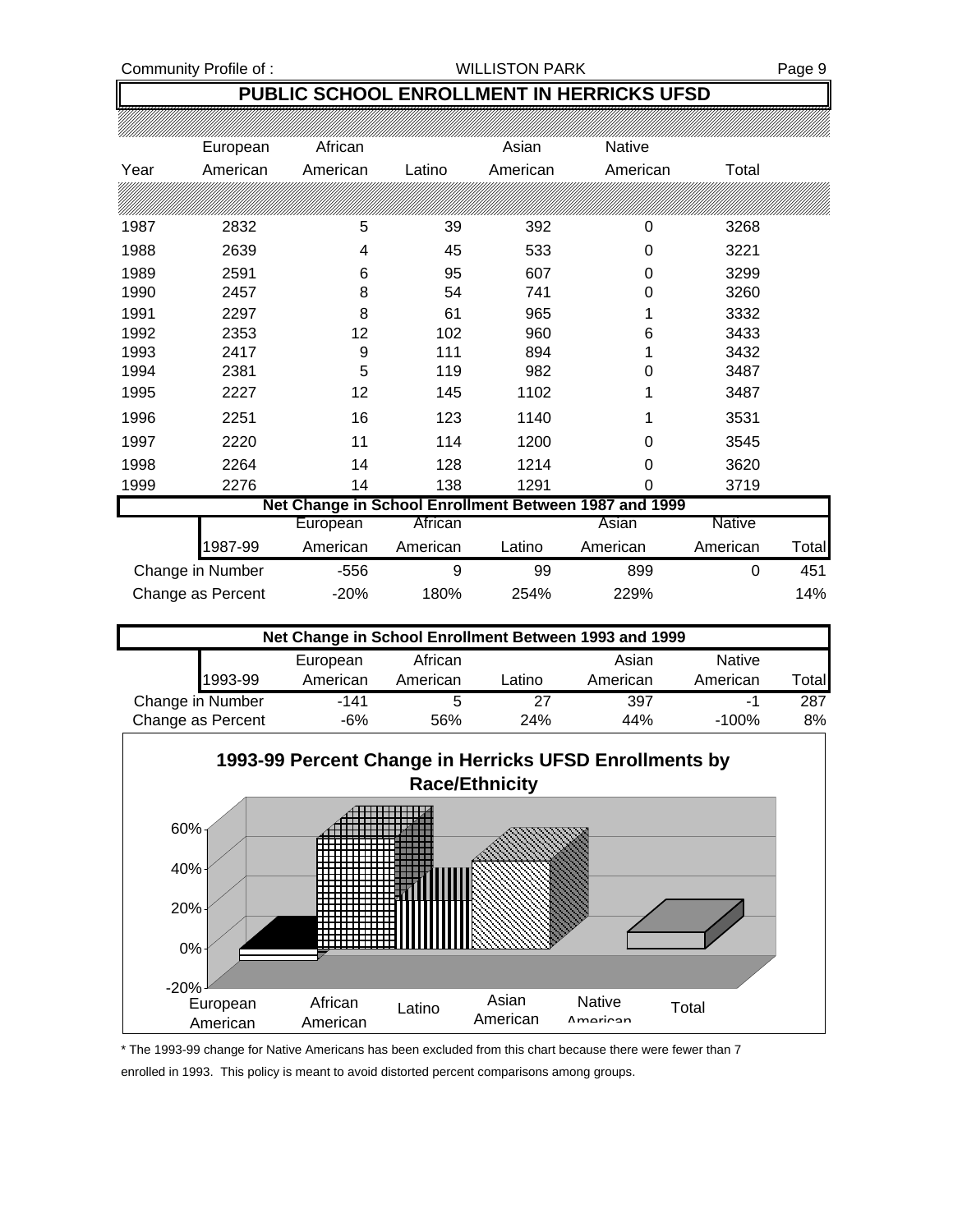### **PUBLIC SCHOOL ENROLLMENT IN MINEOLA UFSD**

|                  | European | African  |          | Asian    | Native                                                |               |       |
|------------------|----------|----------|----------|----------|-------------------------------------------------------|---------------|-------|
| Year             | American | American | Latino   | American | American                                              | Total         |       |
|                  |          |          |          |          |                                                       |               |       |
| 1987             | 2450     | 61       | 106      | 41       | 0                                                     | 2658          |       |
| 1988             | 2394     | 65       | 128      | 47       | 0                                                     | 2634          |       |
| 1989             | 2388     | 53       | 156      | 70       | 0                                                     | 2667          |       |
| 1990             | 2307     | 59       | 130      | 85       | 0                                                     | 2581          |       |
| 1991             | 2293     | 75       | 134      | 108      | 0                                                     | 2610          |       |
| 1992             | 2243     | 70       | 158      | 116      | 0                                                     | 2587          |       |
| 1993             | 2191     | 84       | 203      | 179      | 2                                                     | 2659          |       |
| 1994             | 2171     | 106      | 245      | 128      | 0                                                     | 2650          |       |
| 1995             | 2130     | 80       | 303      | 169      | 0                                                     | 2682          |       |
| 1996             | 2176     | 90       | 304      | 156      | 0                                                     | 2726          |       |
| 1997             | 2177     | 84       | 326      | 148      | 0                                                     | 2735          |       |
| 1998             | 2302     | 90       | 333      | 152      | $\Omega$                                              | 2877          |       |
| 1999             | 2210     | 77       | 294      | 133      | 0                                                     | 2714          |       |
|                  |          |          |          |          | Net Change in School Enrollment Between 1987 and 1999 |               |       |
|                  |          | European | African  |          | Asian                                                 | <b>Native</b> |       |
|                  | 987-99   | American | American | Latino   | American                                              | American      | Total |
| Change in Number |          | $-240$   | 16       | 188      | 92                                                    | 0             | 56    |

| Net Change in School Enrollment Between 1993 and 1999 |         |          |          |        |          |               |       |
|-------------------------------------------------------|---------|----------|----------|--------|----------|---------------|-------|
|                                                       |         | European | African  |        | Asian    | <b>Native</b> |       |
|                                                       | 1993-99 | American | American | ∟atino | American | American      | Total |
| Change in Number                                      |         | 19       | -7       | -91    | -46      | -2            | 55    |
| Change as Percent                                     |         | $1\%$    | $-8%$    | 45%    | $-26%$   | $-100%$       | $2\%$ |

Change as Percent -10% 26% 177% 224% 0% 2%



\* The 1993-99 change for Native Americans has been excluded from this chart because there were fewer than 7

enrolled in 1993. This policy is meant to avoid distorted percent comparisons among groups.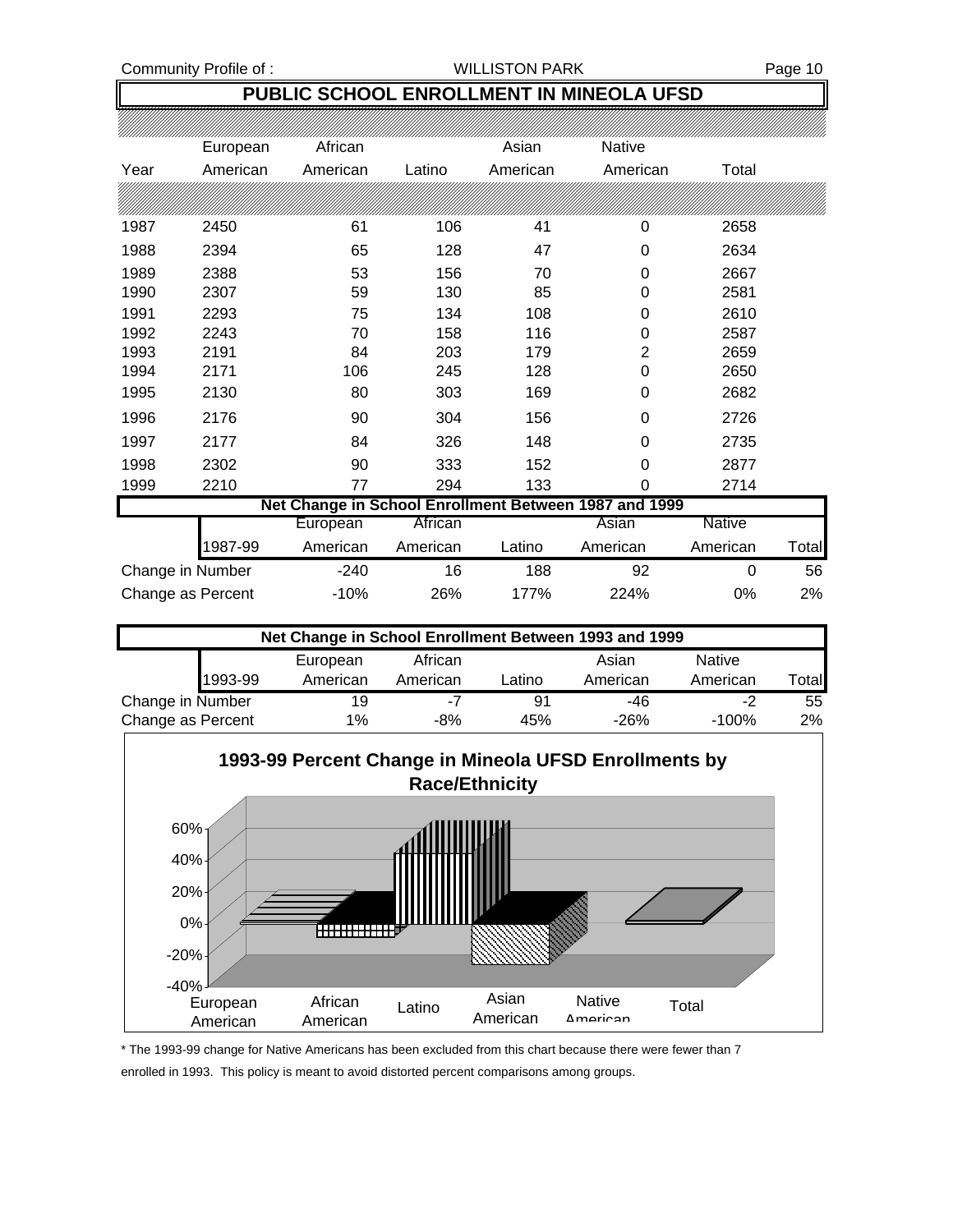### WILLISTON PARK

### **REPORTED LIMITED ENGLISH PROFICIENT ENGLISH LANGUAGE LEARNERS (LEP/ELLs) IN EAST WILLISTON UFSD\***

|                                                                            | Reported Number and Percent of LEP/ELL Students in East Williston UFSD,<br><b>North Hempstead Town and Nassau County</b> |       |                         |                         |                   |                         |                   |  |  |  |
|----------------------------------------------------------------------------|--------------------------------------------------------------------------------------------------------------------------|-------|-------------------------|-------------------------|-------------------|-------------------------|-------------------|--|--|--|
|                                                                            |                                                                                                                          |       |                         |                         |                   |                         |                   |  |  |  |
| <b>East Williston UFSD</b><br>Town of N. Hempstead<br><b>Nassau County</b> |                                                                                                                          |       |                         |                         |                   |                         |                   |  |  |  |
| Year                                                                       | <b>Number</b>                                                                                                            |       | <b>Percent of</b>       | <b>Number</b>           | <b>Percent of</b> | <b>Number</b>           | <b>Percent of</b> |  |  |  |
|                                                                            |                                                                                                                          |       | <b>Total Enrollment</b> | <b>Total Enrollment</b> |                   | <b>Total Enrollment</b> |                   |  |  |  |
| 1992                                                                       |                                                                                                                          | 48    | 3.7%                    | 1,628                   | 6.2%              | 6,044                   | 3.5%              |  |  |  |
| 1993                                                                       |                                                                                                                          | 65    | 4.7%                    | 1,771                   | 6.7%              | 6,963                   | 4.0%              |  |  |  |
| 1994                                                                       |                                                                                                                          | 69    | 4.8%                    | 1,822                   | $6.7\%$           | 7,492                   | 4.2%              |  |  |  |
| 1995                                                                       |                                                                                                                          | 50    | 3.5%                    | 1,714                   | 6.2%              | 7,823                   | 4.3%              |  |  |  |
| 1996                                                                       |                                                                                                                          | 59    | 4.1%                    | 1,941                   | 7.0%              | 8,276                   | 4.5%              |  |  |  |
| 1997                                                                       |                                                                                                                          | 67    | 4.5%                    | 2,013                   | 7.1%              | 9,219                   | 4.9%              |  |  |  |
| 1998                                                                       |                                                                                                                          | 68    | 4.5%                    | 1,848                   | 6.4%              | 9,353                   | 4.8%              |  |  |  |
| 1999                                                                       |                                                                                                                          | 68    | 4.4%                    | 2,115                   | 7.3%              | 10.077                  | 5.1%              |  |  |  |
| 1999 Total                                                                 |                                                                                                                          |       |                         |                         |                   |                         |                   |  |  |  |
| Enrollment                                                                 |                                                                                                                          | 1,531 |                         | 29,000                  |                   | 195,804                 |                   |  |  |  |
| 1992 - 1999                                                                | 41.7%                                                                                                                    |       |                         | 29.9%                   |                   | 66.7%                   |                   |  |  |  |
| % Change                                                                   |                                                                                                                          |       |                         |                         |                   |                         |                   |  |  |  |

\* In the 1998-1999 school year, there were 77 different languages spoken by students enrolled in Nassau County public schools.



\*\* The annual number of reported LEP/ELLs enrollment is based upon the number of Limited English Proficient English Language Learners in the local district as reported on the State Education Department/ The University of the State of New York, Commissioners Regulations Part 154 Application.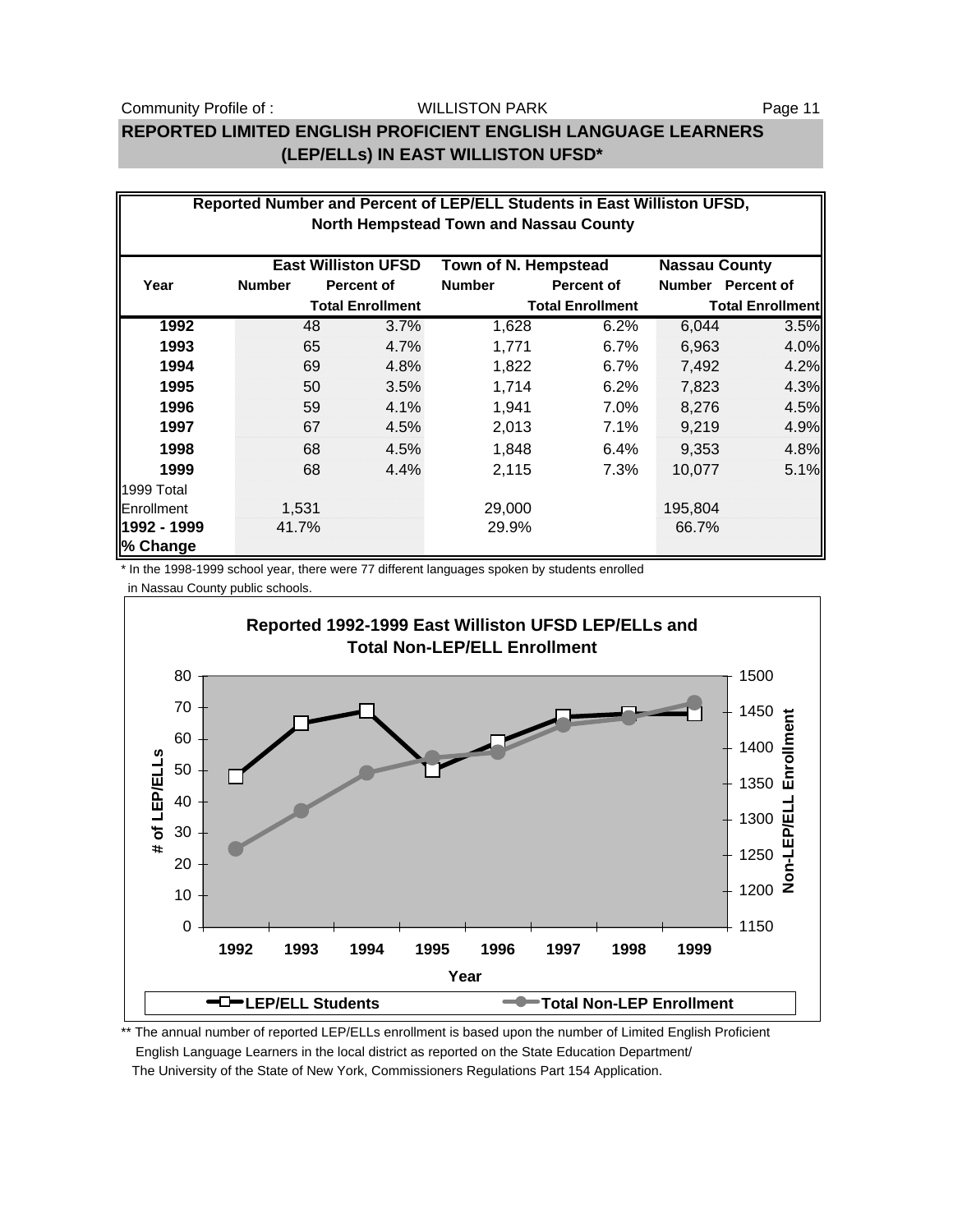### **REPORTED LIMITED ENGLISH PROFICIENT ENGLISH LANGUAGE LEARNERS (LEP/ELLs) IN HERRICKS UFSD\***

| Reported Number and Percent of LEP/ELL Students in Herricks UFSD, |                                               |                         |                      |                      |                         |                         |                   |  |  |  |  |
|-------------------------------------------------------------------|-----------------------------------------------|-------------------------|----------------------|----------------------|-------------------------|-------------------------|-------------------|--|--|--|--|
|                                                                   | <b>North Hempstead Town and Nassau County</b> |                         |                      |                      |                         |                         |                   |  |  |  |  |
|                                                                   |                                               |                         |                      |                      |                         |                         |                   |  |  |  |  |
|                                                                   |                                               |                         | <b>Herricks UFSD</b> | Town of N. Hempstead |                         | <b>Nassau County</b>    |                   |  |  |  |  |
| Year                                                              | <b>Number</b>                                 |                         | <b>Percent of</b>    | <b>Number</b>        | <b>Percent of</b>       | <b>Number</b>           | <b>Percent of</b> |  |  |  |  |
|                                                                   |                                               | <b>Total Enrollment</b> |                      |                      | <b>Total Enrollment</b> | <b>Total Enrollment</b> |                   |  |  |  |  |
| 1992                                                              |                                               | 88                      | 2.6%                 | 1,628                | 6.2%                    | 6,044                   | 3.5%              |  |  |  |  |
| 1993                                                              |                                               | 153                     | 4.5%                 | 1,771                | 6.7%                    | 6,963                   | 4.0%              |  |  |  |  |
| 1994                                                              |                                               | 166                     | 4.8%                 | 1,822                | $6.7\%$                 | 7,492                   | 4.2%              |  |  |  |  |
| 1995                                                              |                                               | 150                     | 4.3%                 | 1,714                | 6.2%                    | 7,823                   | 4.3%              |  |  |  |  |
| 1996                                                              |                                               | 167                     | 4.7%                 | 1,941                | 7.0%                    | 8,276                   | 4.5%              |  |  |  |  |
| 1997                                                              |                                               | 183                     | 5.2%                 | 2,013                | 7.1%                    | 9,219                   | 4.9%              |  |  |  |  |
| 1998                                                              |                                               | 197                     | 5.4%                 | 1,848                | 6.4%                    | 9,353                   | 4.8%              |  |  |  |  |
| 1999                                                              |                                               | 232                     | 6.2%                 | 2,115                | 7.3%                    | 10,077                  | 5.1%              |  |  |  |  |
| 1999 Total                                                        |                                               |                         |                      |                      |                         |                         |                   |  |  |  |  |
| Enrollment                                                        |                                               | 3,719                   |                      | 29,000               |                         | 195,804                 |                   |  |  |  |  |
| 1992 - 1999                                                       | 163.6%                                        |                         |                      | 29.9%                |                         | 66.7%                   |                   |  |  |  |  |
| % Change                                                          |                                               |                         |                      |                      |                         |                         |                   |  |  |  |  |

\* In the 1998-1999 school year, there were 77 different languages spoken by students enrolled

in Nassau County public schools.



\*\* The annual number of reported LEP/ELLs enrollment is based upon the number of Limited English Proficient English Language Learners in the local district as reported on the State Education Department/ The University of the State of New York, Commissioners Regulations Part 154 Application.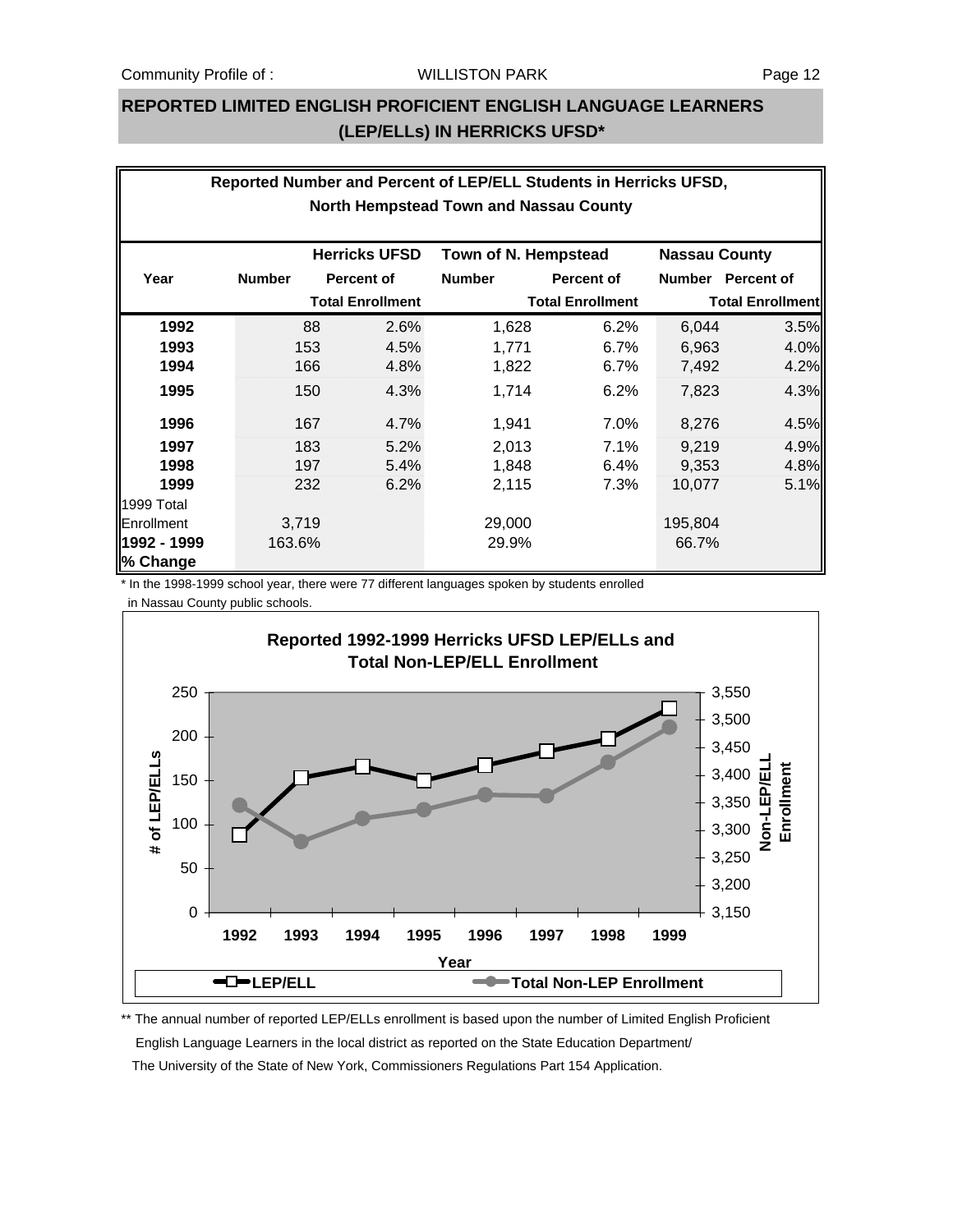WILLISTON PARK

# **LIMITED ENGLISH PROFICIENT ENGLISH LANGUAGE LEARNERS (LEP/ELLs)**

### **IN MINEOLA UFSD\***

| Number and Percent of LEP/ELL Students in Mineola UFSD, |                                     |                         |       |                      |                         |                         |                   |  |  |
|---------------------------------------------------------|-------------------------------------|-------------------------|-------|----------------------|-------------------------|-------------------------|-------------------|--|--|
|                                                         | N. Hempstead Town and Nassau County |                         |       |                      |                         |                         |                   |  |  |
|                                                         |                                     |                         |       |                      |                         |                         |                   |  |  |
|                                                         |                                     | <b>Mineola UFSD</b>     |       | Town of N. Hempstead |                         | <b>Nassau County</b>    |                   |  |  |
| Year                                                    | <b>Number</b>                       | <b>Percent of</b>       |       | <b>Number</b>        | <b>Percent of</b>       | <b>Number</b>           | <b>Percent of</b> |  |  |
|                                                         |                                     | <b>Total Enrollment</b> |       |                      | <b>Total Enrollment</b> | <b>Total Enrollment</b> |                   |  |  |
| 1992                                                    |                                     | 194                     | 7.5%  | 1,628                | 6.2%                    | 6,044                   | 3.5%              |  |  |
| 1993                                                    |                                     | 212                     | 8.0%  | 1.771                | 6.7%                    | 6,963                   | 4.0%              |  |  |
| 1994                                                    |                                     | 228                     | 8.6%  | 1,822                | 6.7%                    | 7,492                   | 4.2%              |  |  |
| 1995                                                    |                                     | 223                     | 8.3%  | 1,714                | 6.2%                    | 7,823                   | 4.3%              |  |  |
| 1996                                                    |                                     | 212                     | 7.8%  | 1,941                | 7.0%                    | 8,276                   | 4.5%              |  |  |
| 1997                                                    |                                     | 273                     | 10.0% | 2,013                | 7.1%                    | 9,219                   | 4.9%              |  |  |
| 1998                                                    |                                     | 241                     | 8.4%  | 1,848                | 6.4%                    | 9,353                   | 4.8%              |  |  |
| 1999                                                    |                                     | 257                     | 9.5%  | 2,115                | 7.3%                    | 10,077                  | 5.1%              |  |  |
| 1999 Total                                              |                                     |                         |       |                      |                         |                         |                   |  |  |
| Enrollment                                              | 2,714                               |                         |       | 29,000               |                         | 195,804                 |                   |  |  |
| 1992 - 1999                                             | 32.5%                               |                         |       | 29.9%                |                         | 66.7%                   |                   |  |  |
| % Change                                                |                                     |                         |       |                      |                         |                         |                   |  |  |

\* In the 1998-1999 school year, there were 77 different languages spoken by students enrolled in Nassau County public schools.



\*\* The annual number of reported LEP/ELLs enrollment is based upon the number of Limited English Proficient English Language Learners in the local district as reported on the State Education Department/ The University of the State of New York, Commissioners Regulations Part 154 Application.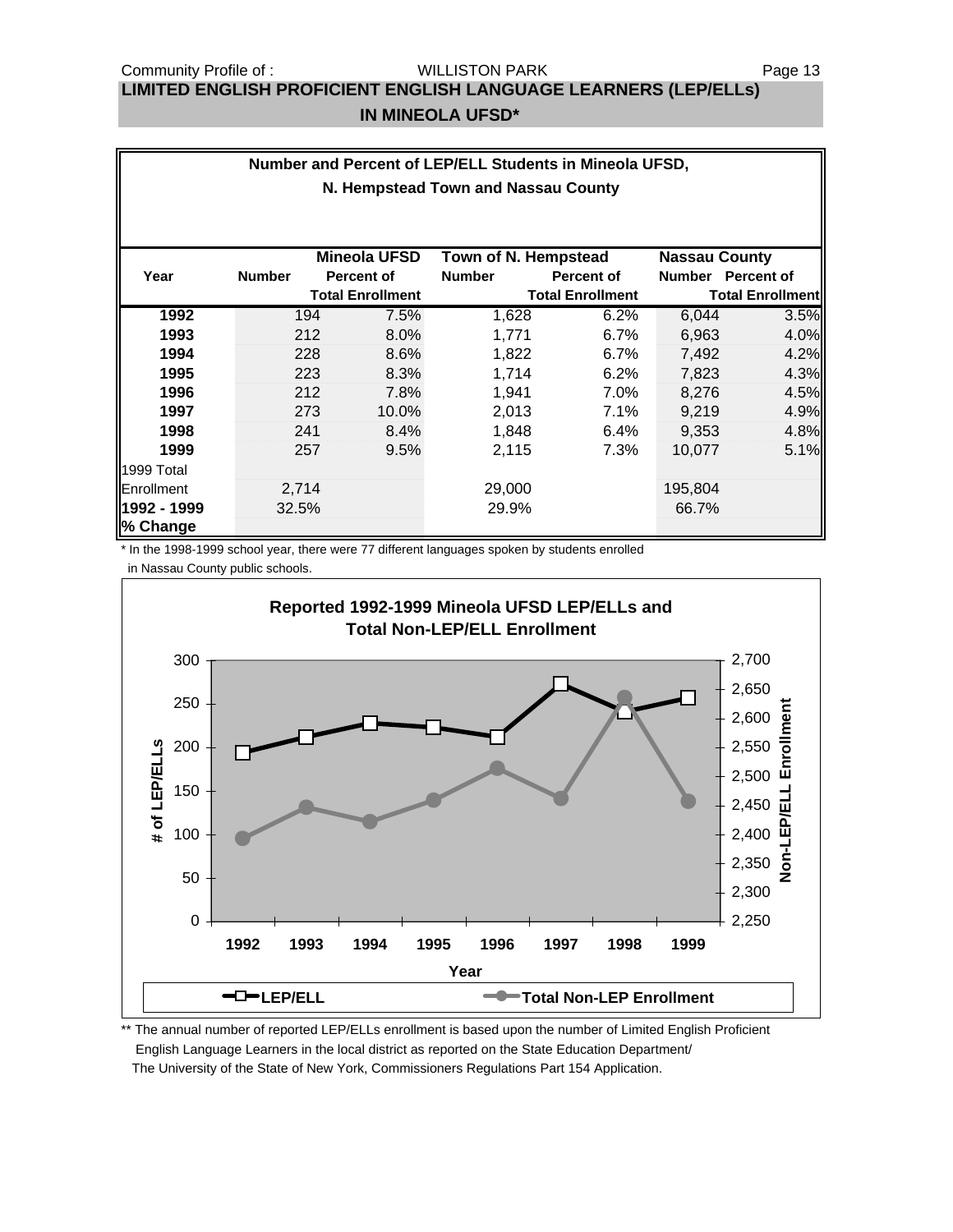|                                                       | Dropouts in East Williston UFSD, Town of North Hempstead, & Nassau County |            |          |                 |          |          |  |  |  |
|-------------------------------------------------------|---------------------------------------------------------------------------|------------|----------|-----------------|----------|----------|--|--|--|
|                                                       |                                                                           |            |          |                 |          |          |  |  |  |
| DROPOUT NUMBERS & PERCENTS OF HIGH SCHOOL ENROLLMENT* |                                                                           |            |          |                 |          |          |  |  |  |
| Year                                                  | District-#                                                                | District-% | Town-#** | <u>Town-%**</u> | County-# | County-% |  |  |  |
|                                                       |                                                                           |            |          |                 |          |          |  |  |  |
| 1987                                                  |                                                                           | 0.2        | 62       | 0.6             | 1284     | 2.0      |  |  |  |
| 1988                                                  |                                                                           | 0.2        | 90       | 0.9             | 1177     | 2.0      |  |  |  |
| 1989                                                  | 0                                                                         | 0.0        | 65       | 0.7             | 932      | 1.7      |  |  |  |
| 1990                                                  | $\Omega$                                                                  | 0.0        | 63       | 0.7             | 759      | 1.4      |  |  |  |
| 1991                                                  | 0                                                                         | 0.0        | 84       | 0.9             | 613      | 1.2      |  |  |  |
| 1992                                                  | 0                                                                         | 0.0        | 71       | 0.8             | 654      | 1.2      |  |  |  |
| 1993                                                  | $\overline{2}$                                                            | 0.7        | 56       | 0.6             | 630      | 1.2      |  |  |  |
| 1994                                                  | $\Omega$                                                                  | 0.0        | 85       | 0.9             | 724      | 1.4      |  |  |  |
| 1995                                                  | 0                                                                         | 0.0        | 55       | 0.6             | 531      | 1.0      |  |  |  |
| 1996                                                  | $\Omega$                                                                  | 0.0        | 42       | 0.4             | 477      | 0.9      |  |  |  |
| 1997                                                  | 0                                                                         | 0.0        | 41       | 0.4             | 479      | 0.9      |  |  |  |
| 1998                                                  |                                                                           | 0.2        | 43       | 0.4             | 489      | 0.9      |  |  |  |

\*Dropout Rate = Dropouts divided by 9-12 grade enrollment including ungraded secondary enrollment. A dropout

is defined as any pupil who left school prior to graduation & did not enter another school or program leading to a GED.



\*\*Town data based on a weighted average of communities which are fully or partially located within town boundaries.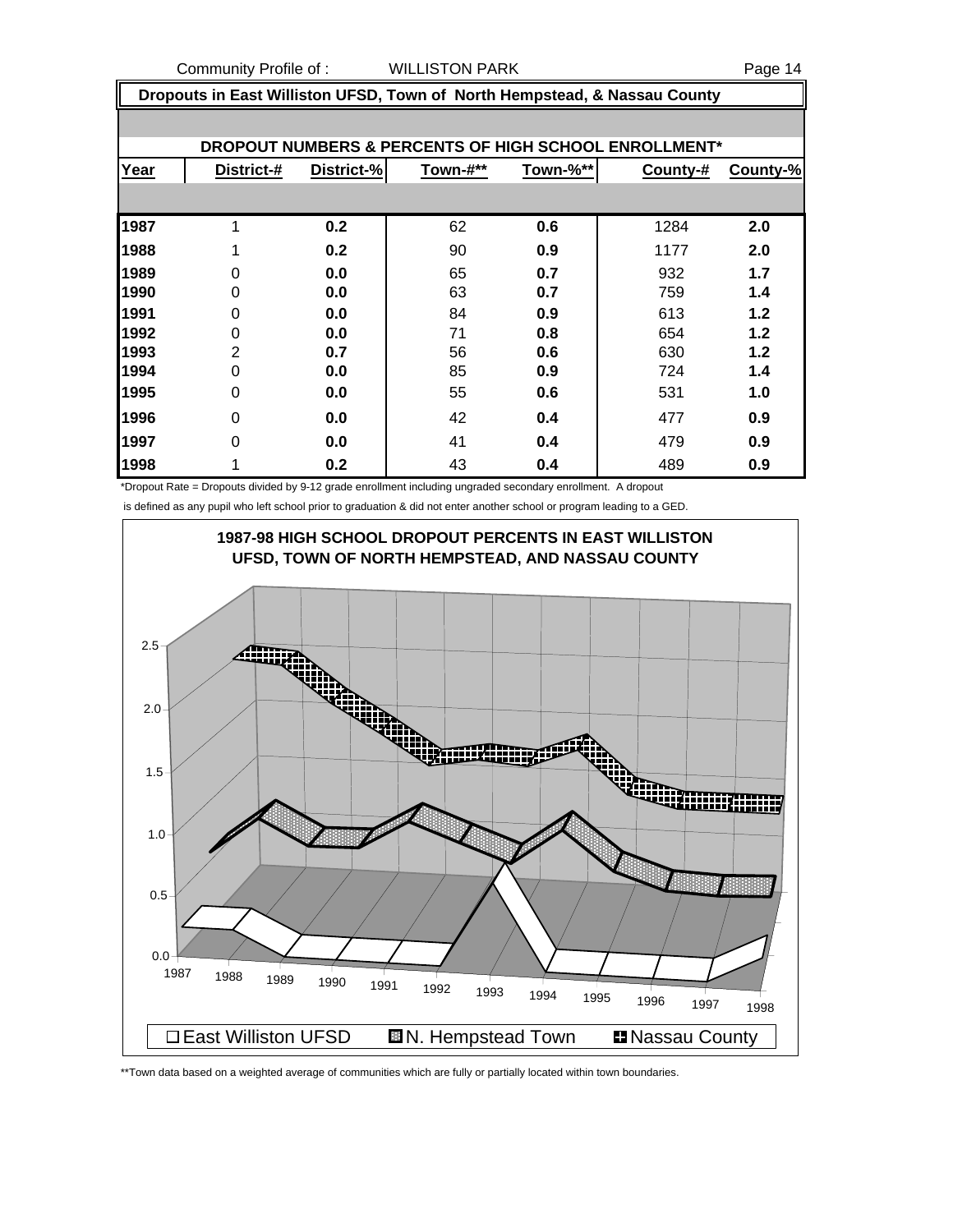|      | Dropouts in Herricks UFSD, Town of North Hempstead, & Nassau County |                       |          |          |          |          |  |  |  |  |
|------|---------------------------------------------------------------------|-----------------------|----------|----------|----------|----------|--|--|--|--|
|      |                                                                     |                       |          |          |          |          |  |  |  |  |
|      | DROPOUT NUMBERS & PERCENTS OF HIGH SCHOOL ENROLLMENT*               |                       |          |          |          |          |  |  |  |  |
| Year |                                                                     | District-# District-% | Town-#** | Town-%** | County-# | County-% |  |  |  |  |
|      |                                                                     |                       |          |          |          |          |  |  |  |  |
| 1987 | 5                                                                   | 0.4                   | 62       | 0.6      | 1409     | 2.1      |  |  |  |  |
| 1988 | 8                                                                   | 0.7                   | 90       | 0.9      | 1284     | 2.0      |  |  |  |  |
| 1989 | 12                                                                  | 1.0                   | 65       | 0.7      | 1177     | 2.0      |  |  |  |  |
| 1990 | 11                                                                  | 1.0                   | 63       | 0.7      | 932      | 1.7      |  |  |  |  |
| 1991 | $\overline{7}$                                                      | 0.6                   | 84       | 0.9      | 759      | 1.4      |  |  |  |  |
| 1992 | 4                                                                   | 0.3                   | 71       | 0.8      | 613      | 1.2      |  |  |  |  |
| 1993 | 6                                                                   | 0.5                   | 56       | 0.6      | 654      | 1.2      |  |  |  |  |
| 1994 | 8                                                                   | 0.7                   | 85       | 0.9      | 630      | 1.2      |  |  |  |  |
| 1995 | 1                                                                   | 0.1                   | 55       | 0.6      | 724      | 1.4      |  |  |  |  |
| 1996 | 4                                                                   | 0.4                   | 42       | 0.4      | 531      | 1.0      |  |  |  |  |
| 1997 | 6                                                                   | 0.5                   | 41       | 0.4      | 477      | 0.9      |  |  |  |  |
| 1998 | 6                                                                   | 0.5                   | 43       | 0.4      | 479      | 0.9      |  |  |  |  |

\*Dropout Rate = Dropouts divided by 9-12 grade enrollment including ungraded secondary enrollment. A dropout

is defined as any pupil who left school prior to graduation & did not enter another school or program leading to a GED.

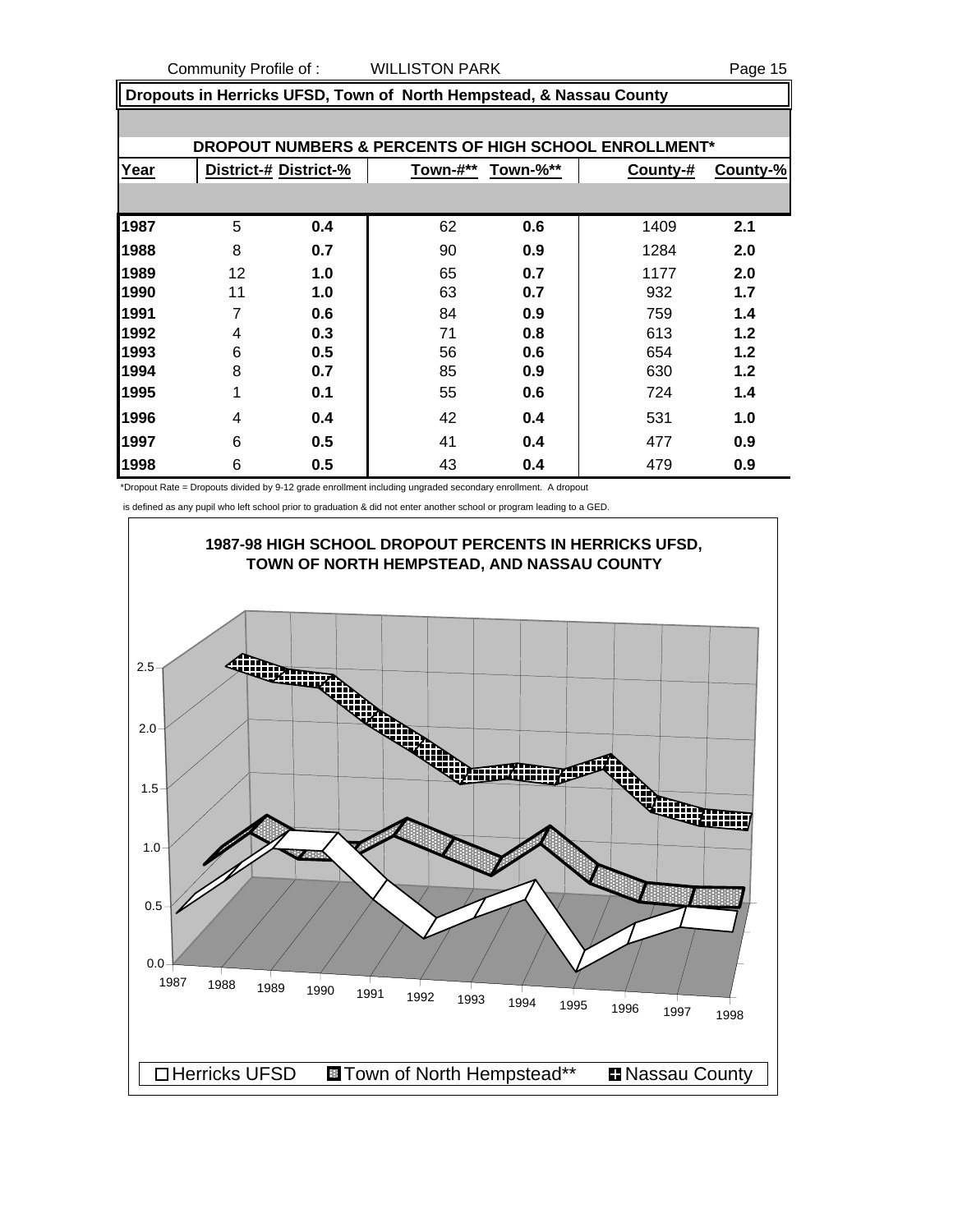| Page |  | -16 |
|------|--|-----|
|      |  |     |

|      | Dropout Percents in Mineola UFSD, Town of North Hempstead, & Nassau County |                       |          |          |                                                                  |          |  |  |
|------|----------------------------------------------------------------------------|-----------------------|----------|----------|------------------------------------------------------------------|----------|--|--|
|      |                                                                            |                       |          |          |                                                                  |          |  |  |
|      |                                                                            |                       |          |          | <b>DROPOUT NUMBERS &amp; PERCENTS OF HIGH SCHOOL ENROLLMENT*</b> |          |  |  |
| Year |                                                                            | District-# District-% | Town-#** | Town-%** | County-#                                                         | County-% |  |  |
|      |                                                                            |                       |          |          |                                                                  |          |  |  |
| 1987 | 12                                                                         | 1.3                   | 62       | 0.6      | 1409                                                             | 2.1      |  |  |
| 1988 | 17                                                                         | 1.9                   | 90       | 0.9      | 1284                                                             | 2.0      |  |  |
| 1989 | 12                                                                         | 1.3                   | 65       | 0.7      | 1177                                                             | 2.0      |  |  |
| 1990 | 15                                                                         | 1.8                   | 63       | 0.7      | 932                                                              | 1.7      |  |  |
| 1991 | 8                                                                          | 1.0                   | 84       | 0.9      | 759                                                              | 1.4      |  |  |
| 1992 | 6                                                                          | 0.8                   | 71       | 0.8      | 613                                                              | 1.2      |  |  |
| 1993 | 8                                                                          | 1.0                   | 56       | 0.6      | 654                                                              | 1.2      |  |  |
| 1994 | 12                                                                         | 1.6                   | 85       | 0.9      | 630                                                              | 1.2      |  |  |
| 1995 | 5                                                                          | 0.6                   | 55       | 0.6      | 724                                                              | 1.4      |  |  |
| 1996 | 5                                                                          | 0.6                   | 42       | 0.4      | 531                                                              | 1.0      |  |  |
| 1997 | 11                                                                         | 1.3                   | 41       | 0.4      | 477                                                              | 0.9      |  |  |
| 1998 | 8                                                                          | 1.0                   | 43       | 0.4      | 479                                                              | 0.9      |  |  |

\*Dropout Rate = Dropouts divided by 9-12 grade enrollment including ungraded secondary enrollment. A dropout

is defined as any pupil who left school prior to graduation & did not enter another school or program leading to a GED.

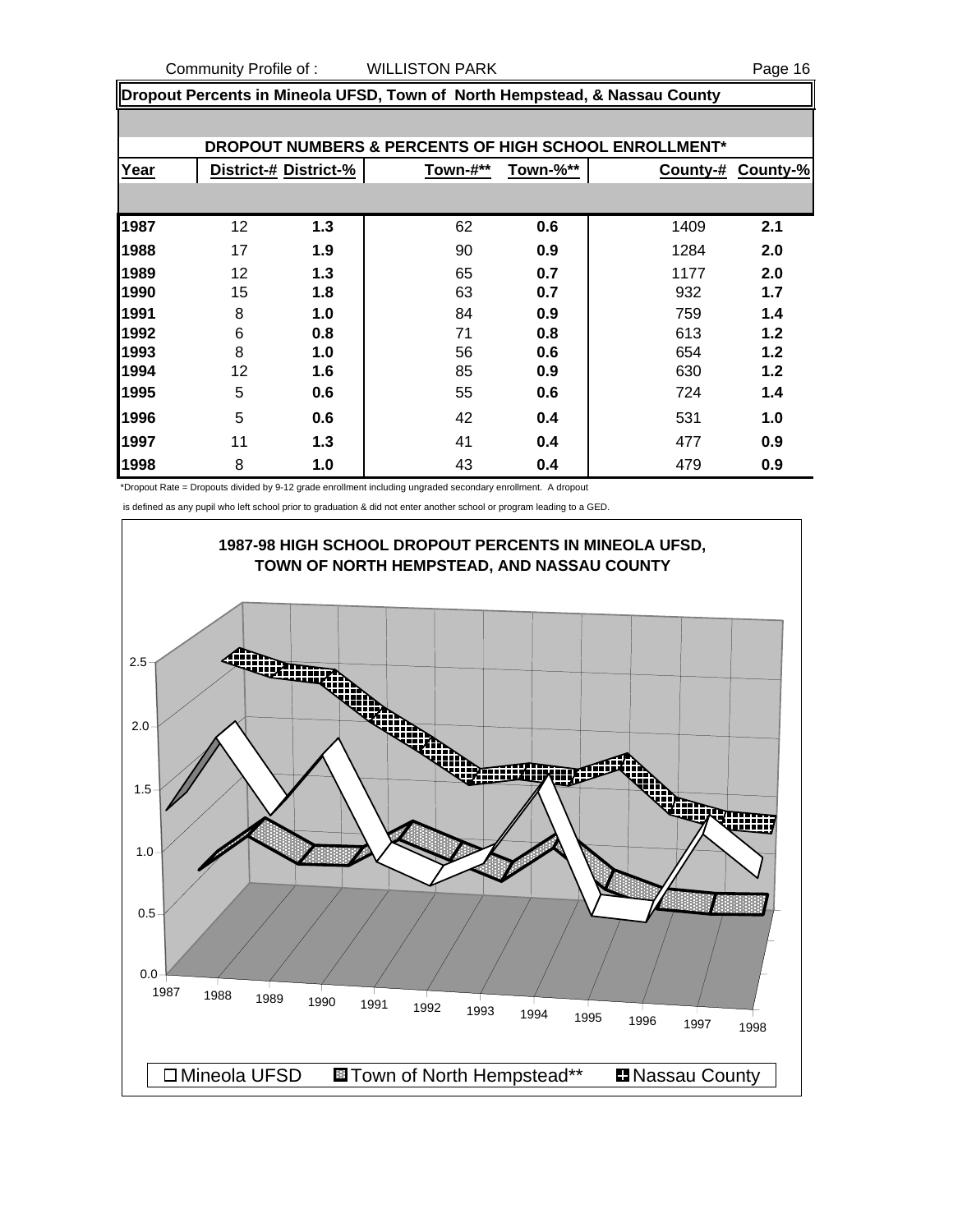| 1982-97 Total Births and Fertility Rates For |                                                         |           |               |                      |                       |           |  |  |  |  |
|----------------------------------------------|---------------------------------------------------------|-----------|---------------|----------------------|-----------------------|-----------|--|--|--|--|
|                                              | Williston Park 11596, Nassau County and New York State* |           |               |                      |                       |           |  |  |  |  |
|                                              | <b>Williston Park</b>                                   |           |               | <b>Nassau County</b> | <b>New York State</b> |           |  |  |  |  |
|                                              |                                                         | Fertility |               | Fertility            |                       | Fertility |  |  |  |  |
| Year                                         | Births**                                                | Rate      | <b>Births</b> | Rate                 | <b>Births</b>         | Rate      |  |  |  |  |
| 1982                                         | 113                                                     | 39.5      | 14,342        | 49.0                 | 246,889               | 59.6      |  |  |  |  |
| 1983                                         | 112                                                     | 39.9      | 14,541        | 49.8                 | 248,222               | 59.6      |  |  |  |  |
| 1984                                         | 106                                                     | 39.0      | 14,758        | 50.6                 | 250,436               | 59.9      |  |  |  |  |
| 1985                                         | 106                                                     | 39.9      | 15,247        | 52.3                 | 258,826               | 61.6      |  |  |  |  |
| 1986                                         | 107                                                     | 41.2      | 15,567        | 53.5                 | 263,045               | 62.3      |  |  |  |  |
| 1987                                         | 104                                                     | 40.9      | 16,504        | 56.8                 | 271,355               | 64.0      |  |  |  |  |
| 1988                                         | 105                                                     | 42.6      | 17,072        | 58.8                 | 279,976               | 65.8      |  |  |  |  |
| 1989                                         | 111                                                     | 46.0      | 17,700        | 61.1                 | 290,528               | 67.9      |  |  |  |  |
| 1990                                         | 111                                                     | 47.3      | 18,180        | 62.8                 | 297,468               | 69.3      |  |  |  |  |
| 1991                                         | 112                                                     | 47.5      | 17,864        | 62.2                 | 292,523               | 68.1      |  |  |  |  |
| 1992                                         | 123                                                     | 53.3      | 18,065        | 63.3                 | 287,531               | 67.2      |  |  |  |  |
| 1993                                         | 123                                                     | 54.9      | 17,931        | 63.2                 | 282,377               | 66.3      |  |  |  |  |
| 1994                                         | 126                                                     | 56.8      | 17,903        | 64.6                 | 277,945               | 65.6      |  |  |  |  |
| 1995                                         | 124                                                     | 56.4      | 18,084        | 66.0                 | 271,042               | 64.3      |  |  |  |  |
| 1996                                         | 125                                                     | 57.9      | 17,722        | 63.8                 | 263,611               | 63.0      |  |  |  |  |
| 1997                                         | 125                                                     | 59.2      | 17,100        | 62.0                 | 256,976               | 61.8      |  |  |  |  |



\* Fertility rate based on live births per 1,000 female population 15-44. Data for 1990-97 reflect zip

 code boundaries. Data for prior years reflect the local community as comprised by census tracts. \*\* The number of births in the Williston Park area is a three year "running" average for all years.

Source: Nassau County & New York State Departments of Health.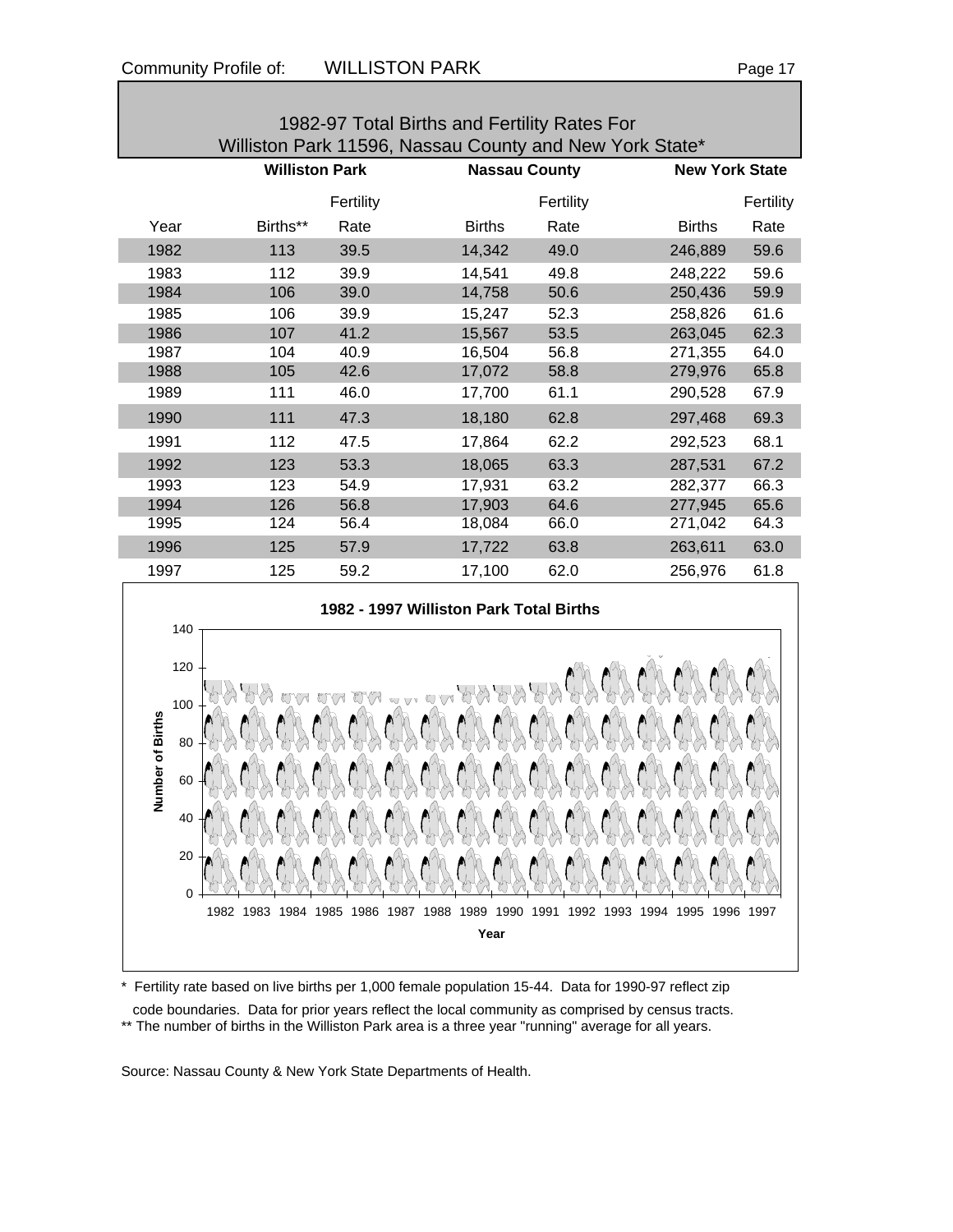| 1984-97 Births To Teen Mothers and Fertility Rates |                                                               |           |               |                      |               |                       |  |  |  |
|----------------------------------------------------|---------------------------------------------------------------|-----------|---------------|----------------------|---------------|-----------------------|--|--|--|
|                                                    | For Williston Park 11596*, Nassau County and New York State** |           |               |                      |               |                       |  |  |  |
|                                                    | <b>Williston Park</b>                                         |           |               | <b>Nassau County</b> |               | <b>New York State</b> |  |  |  |
|                                                    | Teen                                                          | Fertility | Teen          | Fertility            | Teen          | Fertility             |  |  |  |
| Year                                               | Births*                                                       | Rate      | <b>Births</b> | Rate                 | <b>Births</b> | Rate                  |  |  |  |
| 1984                                               | $\Omega$                                                      | 0.8       | 668           | 12.2                 | 25,658        | 35.7                  |  |  |  |
| 1985                                               | $\Omega$                                                      | 0.8       | 711           | 13.4                 | 25,470        | 36.4                  |  |  |  |
| 1986                                               |                                                               | 1.6       | 685           | 13.4                 | 25,134        | 37.0                  |  |  |  |
| 1987                                               |                                                               | $2.5\,$   | 677           | 13.8                 | 25,080        | 38.0                  |  |  |  |
| 1988                                               |                                                               | 1.7       | 663           | 14.1                 | 25,861        | 40.3                  |  |  |  |
| 1989                                               | 1                                                             | 1.7       | 679           | 15.0                 | 26,593        | 42.7                  |  |  |  |
| 1990                                               | 1                                                             | 1.7       | 674           | 15.6                 | 26,553        | 44.0                  |  |  |  |
| 1991                                               |                                                               | 2.3       | 672           | 16.0                 | 26,216        | 44.1                  |  |  |  |
| 1992                                               | 2                                                             | 5.2       | 629           | 15.1                 | 25,330        | 43.4                  |  |  |  |
| 1993                                               | 2                                                             | 5.2       | 700           | 18.4                 | 25,515        | 44.3                  |  |  |  |
| 1994                                               | 2                                                             | 4.7       | 682           | 18.2                 | 25,852        | 45.3                  |  |  |  |
| 1995                                               |                                                               | 3.8       | 668           | 18.0                 | 24,805        | 43.6                  |  |  |  |
| 1996                                               | $\overline{2}$                                                | 7.0       | 637           | 15.8                 | 23,864        | 41.8                  |  |  |  |
| 1997                                               | $\overline{2}$                                                | 6.6       | 561           | 13.9                 | 22,185        | 38.5                  |  |  |  |

1984-97 Births To Teen Mothers and Fertility Rates

\*\*\* In some of the years above, a teen fertility rate is greater than 0 when teen births are 0. This is possible because





\* The number of birth to teen mothers in the Williston Park area is a three year "running" average for all years. Wi

\*\* Fertility rate based on live births per 1,000 female population 15-19. Data for 1990-97 reflect zip code boundaries. Data for prior years reflect the local community as comprised by census tracts.